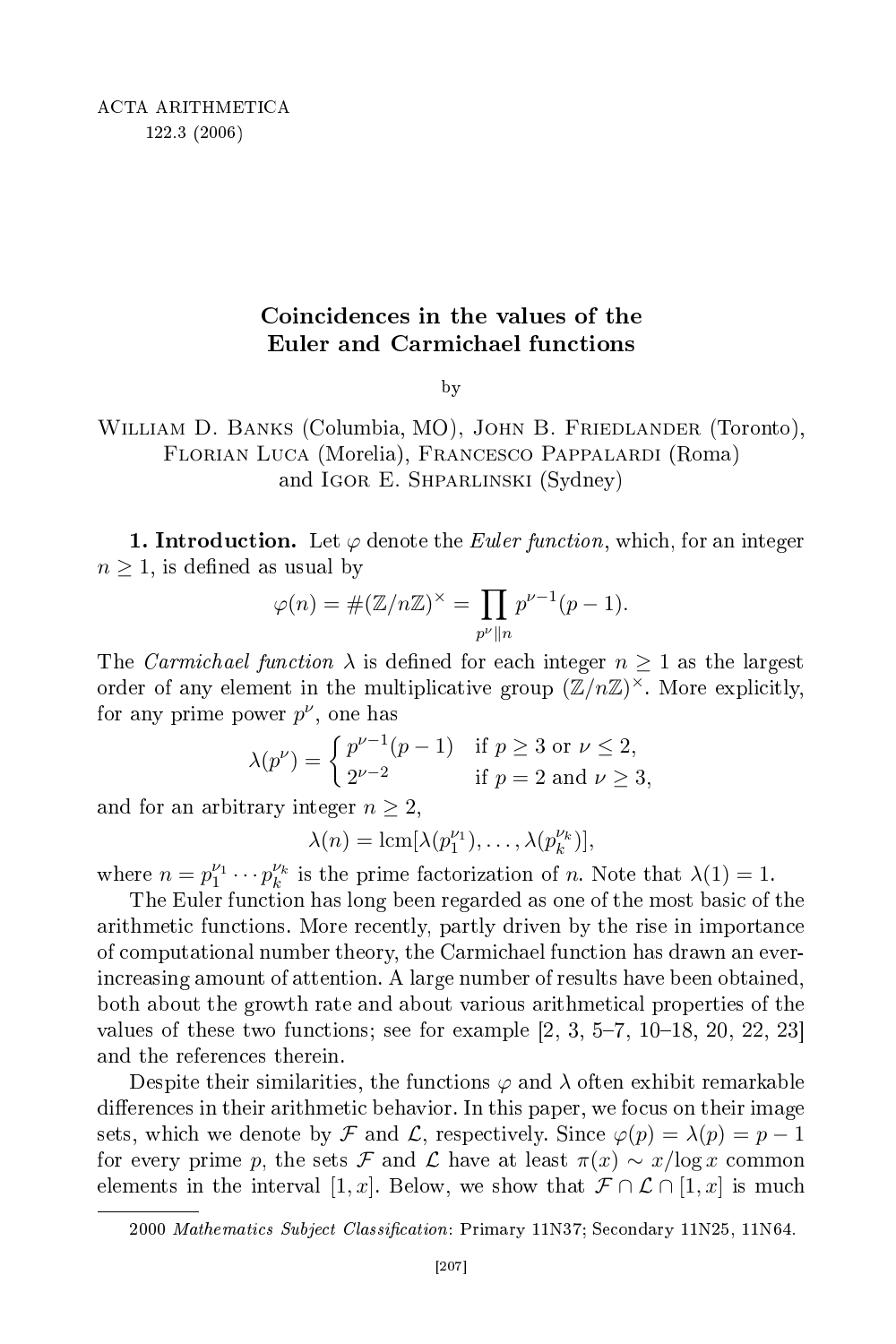larger than this. To formulate our results in a quantitative form, for a set  $A$ of positive integers and a real number  $x \geq 1$ , we put  $\mathcal{A}(x) = \mathcal{A} \cap [1, x]$ .

THEOREM 1. The number of integers  $m \leq x$  which are values of both  $\lambda$ and  $\varphi$  satisfies the bound

$$
\#(\mathcal{L}(x) \cap \mathcal{F}(x)) \ge \frac{x}{\log x} \exp((C + o(1))(\log \log \log x)^2)
$$

for a suitable positive constant  $C$ .

The constant C is defined in  $(5)$  in Section 3. In fact, apart from the factor  $o(1)$ , the bound in Theorem 1 cannot be improved since it represents the true state of affairs for the number of distinct values  $\#\mathcal{F}(x)$  of  $\varphi$ , as shown by Maier and Pomerance [21]. More recently, the precise order of magnitude of  $\#\mathcal{F}(x)$  has been determined by Ford [15].

In the opposite direction, we also obtain lower bounds of the form  $x^{1+o(1)}$ for the number of positive integers  $m \leq x$  in each of the sets  $\mathcal{L}_{\mathcal{F}} = \mathcal{L} \setminus \mathcal{F}$ and  $\mathcal{F}_\mathcal{L} = \mathcal{F} \setminus \mathcal{L}$ .

THEOREM 2. The number of integers  $m \leq x$  which are values of  $\lambda$  but not of  $\varphi$  satisfies the bound

$$
\#\mathcal{L}_{\mathcal{F}}(x) \ge \frac{x}{\log x} \exp((C + o(1))(\log \log \log x)^2)
$$

where C is as before.

THEOREM 3. The number of integers  $m \leq x$  which are values of  $\varphi$  but not of  $\lambda$  satisfies the bound

$$
\#\mathcal{F}_\mathcal{L}(x) \gg \frac{x}{(\log x)^{3/2}}.
$$

We remark that Theorem 1 implies, in particular, the lower bound

$$
\#\mathcal{L}(x) \ge \frac{x}{\log x} \exp((C + o(1))(\log \log \log x)^2),
$$

and even this seems to be new. It would be interesting to see whether the techniques of [15] can be adapted to obtain a more precise statement on the growth of  $\#\mathcal{L}(x)$  as  $x \to \infty$ . However, the above theorems suggest that possibly this bound for  $\#\mathcal{L}(x)$  is still far from the truth and  $\mathcal{L}$  may be a denser set than  $\mathcal{F}$ .

For both functions  $\varphi$  and  $\lambda$ , we are also interested in the set of values in  $\mathcal F$  and  $\mathcal L$ , respectively, which occur once but never again. If  $A_{\varphi}(m)$  denotes the number of solutions n to the equation  $\varphi(n) = m$ , we define

$$
\mathcal{B}_{\varphi} = \{ m \ge 1 : A_{\varphi}(m) = 1 \}, \quad \mathcal{C}_{\varphi} = \{ n \ge 1 : A_{\varphi}(\varphi(n)) = 1 \}.
$$

Similarly, we define

$$
\mathcal{B}_{\lambda} = \{m \ge 1 : A_{\lambda}(m) = 1\}, \quad \mathcal{C}_{\lambda} = \{n \ge 1 : A_{\lambda}(\lambda(n)) = 1\},\
$$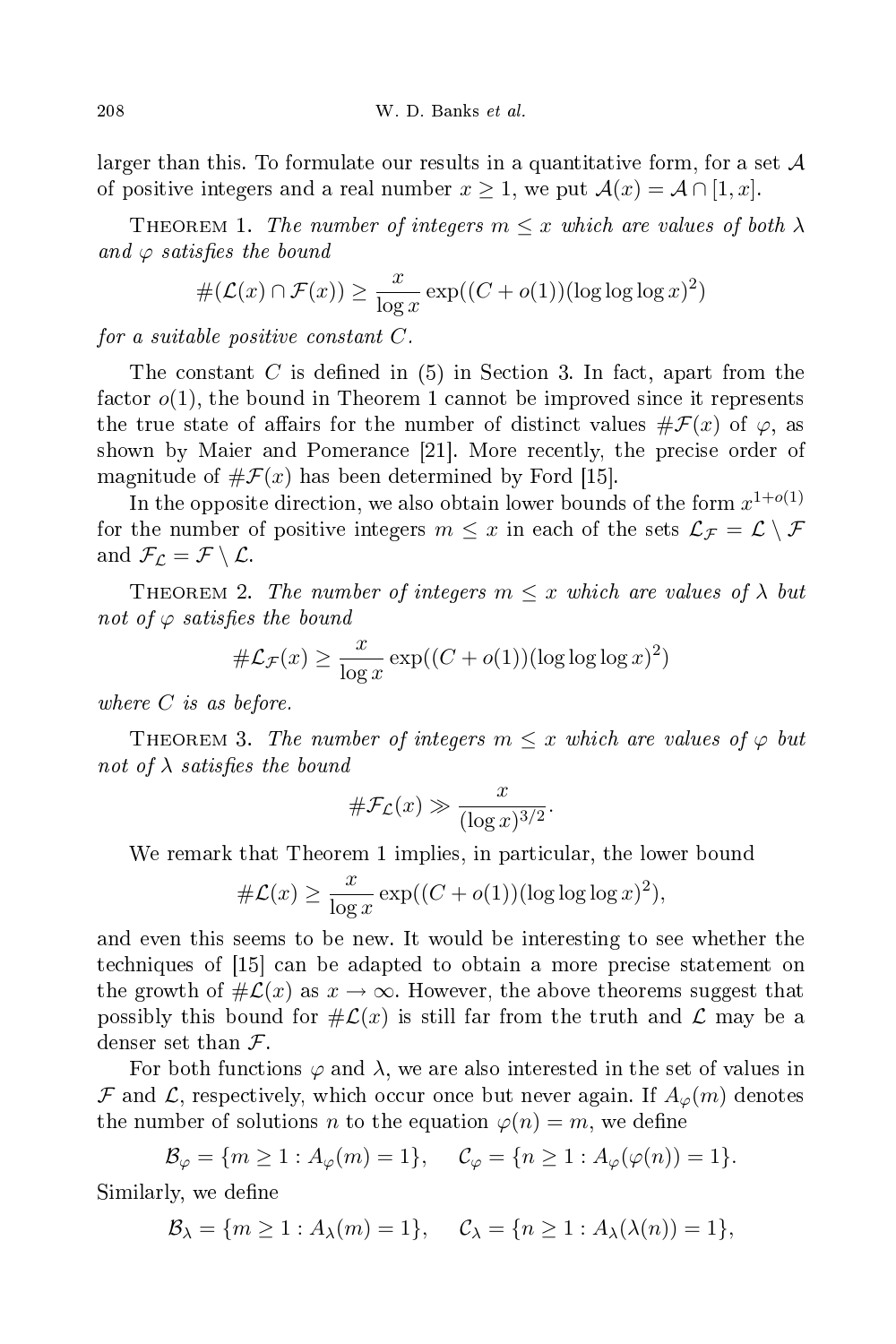where  $A_{\lambda}(m)$  denotes the number of solutions n to the equation  $\lambda(n) = m$ . The *Carmichael conjecture* is the assertion that  $\mathcal{B}_{\varphi} = \emptyset$ ; this is clearly equivalent to  $\mathcal{C}_{\varphi} = \emptyset$ . There have recently been several very strong results in the direction of this conjecture given by Ford in  $[15, 16]$ . In particular, it has been shown in [15] that if  $\mathcal{B}_{\varphi} \neq \emptyset$ , then necessarily

(1) 
$$
\liminf_{x \to \infty} \frac{\# \mathcal{B}_{\varphi}(x)}{\# \mathcal{F}(x)} > 0.
$$

Here, we study the natural analogue of the Carmichael conjecture for the Carmichael function, namely the assertion that  $\mathcal{B}_{\lambda} = \mathcal{C}_{\lambda} = \emptyset$ , which we also believe to be true.

The sets  $\mathcal{C}_{\varphi}$  and  $\mathcal{C}_{\lambda}$ , if nonempty, provide counterexamples to the above conjectures. Below, we show that  $\#\mathcal{C}_{\lambda}(x) = o(x)$ , that is, that the set  $\mathcal{C}_{\lambda}$ has asymptotic density zero. This follows from a lower bound on the number  $\ell(n) = A_{\lambda}(\lambda(n))$  of solutions m to the equation  $\lambda(m) = \lambda(n)$ , which holds for almost all positive integers  $n$ .

THEOREM 4. For sufficiently large  $x > 0$ :

(i) the bound

$$
\ell(n) \ge \exp((\log \log x)^{10/3})
$$

holds for all positive integers  $n \leq x$  except  $O(x/\log \log x)$  of them; (ii) the following bound holds:

$$
\#\mathcal{C}_{\lambda}(x) \leq x \exp(-(\log \log x)^{0.77}).
$$

We remark that, in view of (1), a similar (but stronger) estimate for  $\#\mathcal{C}_{\varphi}(x)$ , namely

(2) 
$$
\#\mathcal{C}_{\varphi}(x) \leq x \exp(-\log \log x + o((\log \log \log x)^{2})),
$$

would immediately settle the Carmichael conjecture in the affirmative. At present, we do not have any nontrivial upper bounds on  $\#C_{\varphi}(x)$ , and the bound (2) appears to be far out of reach; nevertheless, we can obtain a rather strong upper bound on the number of *primitive* elements in  $\mathcal{C}_{\varphi}(x)$ . We say that  $n \in \mathcal{C}_{\varphi}$  is a *primitive* counterexample to the Carmichael conjecture if  $d \not\in \mathcal{C}_{\varphi}$  for every divisor  $d | n, d < n$ . We denote by  $\mathcal{C}_{\varphi}^{*}$  the set of all primitive ounterexamples, and we show that this is a very thin set.

THEOREM 5. The following bound holds:

$$
\#\mathcal{C}_{\varphi}^*(x) \le x^{2/3 + o(1)}
$$

.

The same bound holds for the analogously defined quantity  $\#\mathcal{B}^*_{\varphi}(x)$ ; see the remarks in Section 8.

We can prove a much stronger bound for the quantity  $\#\mathcal{C}_{\lambda}^{*}(x)$ , which ounts the number of primitive ounterexamples to the analogue of the Carmichael conjecture for  $\lambda$ .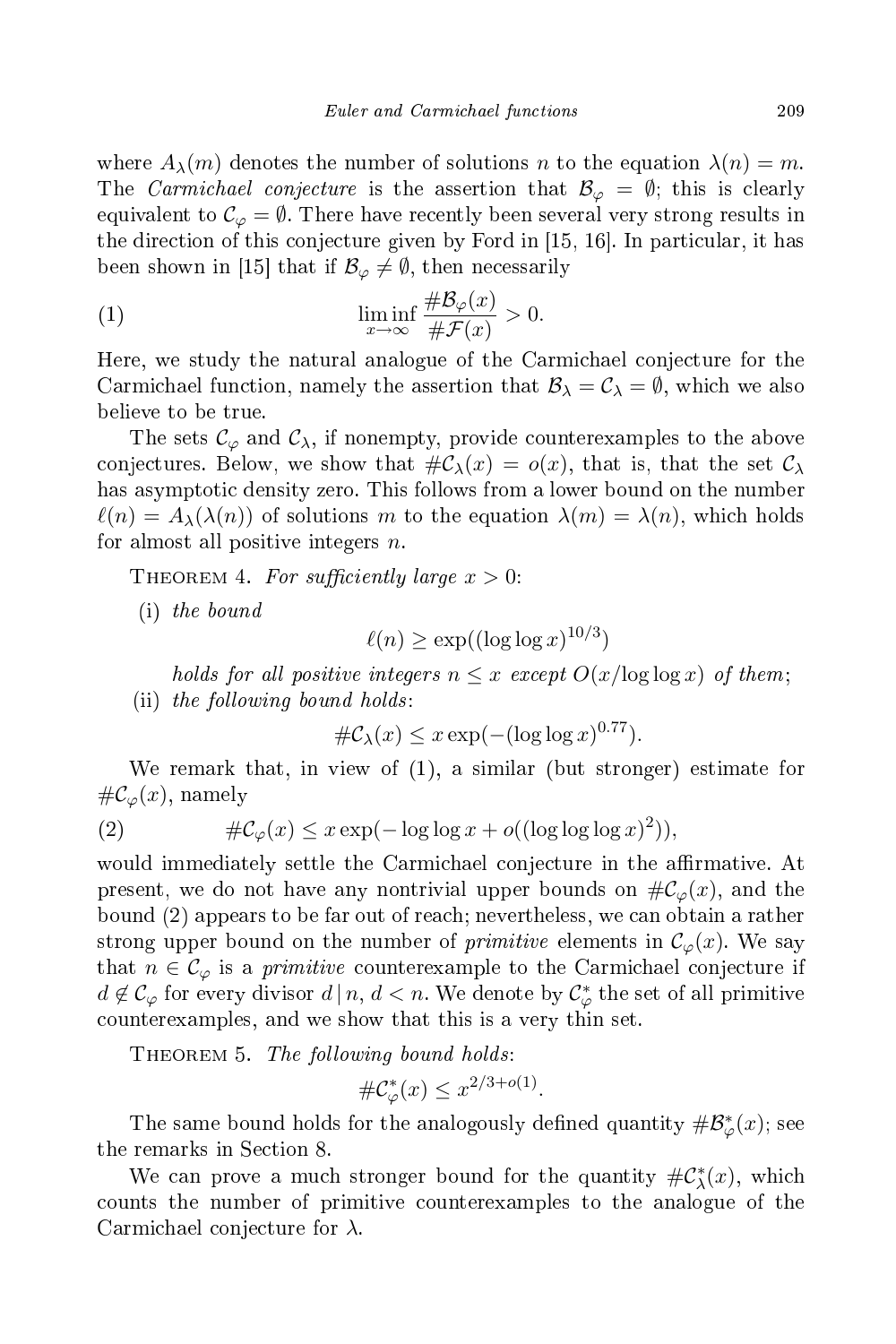THEOREM 6. A primitive counterexample to the Carmichael conjecture for  $\lambda$ , if it exists, is unique. In other words,

$$
\#\mathcal{C}_{\lambda}^*(x) \le 1.
$$

Thus, all members of  $\mathcal{C}_{\lambda}$  (if any) are multiples of the smallest one. Along the way to the proof we develop some other properties of  $C_{\lambda}$  and  $C_{\lambda}^{*}$ . In particular, the smallest element n of  $C_{\lambda}$  must necessarily be *powerful*, that is,  $p^2 | n$  for every prime p dividing n.

Throughout the paper, the implied constants in symbols "O" and " $\ll$ " are absolute unless specified otherwise (we recall that  $U \ll V$  and  $U = O(V)$ are both equivalent to the inequality  $|U| \leq cV$  with some constant  $c > 0$ .

We use  $c$ , with or without a subscript, to denote an absolute constant (and these may hange meaning from one se
tion to the next).

The letters  $p$  and  $q$ , with subscripts or without, always denote prime numbers, as occasionally do l and r, where indicated. We denote by  $(a, b)$ and by  $[a, b]$ , respectively, the greatest common divisor and least common multiple of the integers  $a$  and  $b$ ; we use the same notation for more than two integers.

We use ln x to denote the natural logarithm of x, however this notation is used only a few times. Typi
ally, it is more onvenient for us to work with the function  $\log x = \max\{\ln x, 1\}$  since  $\log x \ge 1$  for all  $x > 0$ . For an integer  $l > 1$ , we denote by  $\log_l x$  the *l*th iterate of  $\log x$ .

**Acknowledgements.** We thank the referee for the suggestion of a modification of our original argument in Theorem 3 which led us to sharpen the exponent of  $\log x$  from 2 to 3/2. Most of this paper was written during a very enjoyable visit by the first four authors to Macquarie University; these authors wish to express their thanks to that institution for the hospitality and support. Resear
h of W. B. was also supported in part by NSF grant DMS-0070628, that of J. F. by NSERC grant A5123 and a Killam Resear
h Fellowship, that of F. L. by grants SEP-CONACYT 37259-E and 37260-E, that of F. P. by grant COFIN2002, and that of I. S. by ARC grant DP0211459.

2. Some preliminary results. In Section 3 we give the proof of Theorems 1 and 2. Be
ause these are somewhat te
hni
al, we provide in this se
tion some weaker bounds whi
h are nevertheless nontrivial and whose proofs, while quite a bit simpler, provide a guide to the argument. Moreover, due to the simplicity of the arguments one can impose various arithmetic onditions on the integers under onsideration. For example, although we have not done this here, one can obtain similar results for short intervals or arithmeti progressions (or both).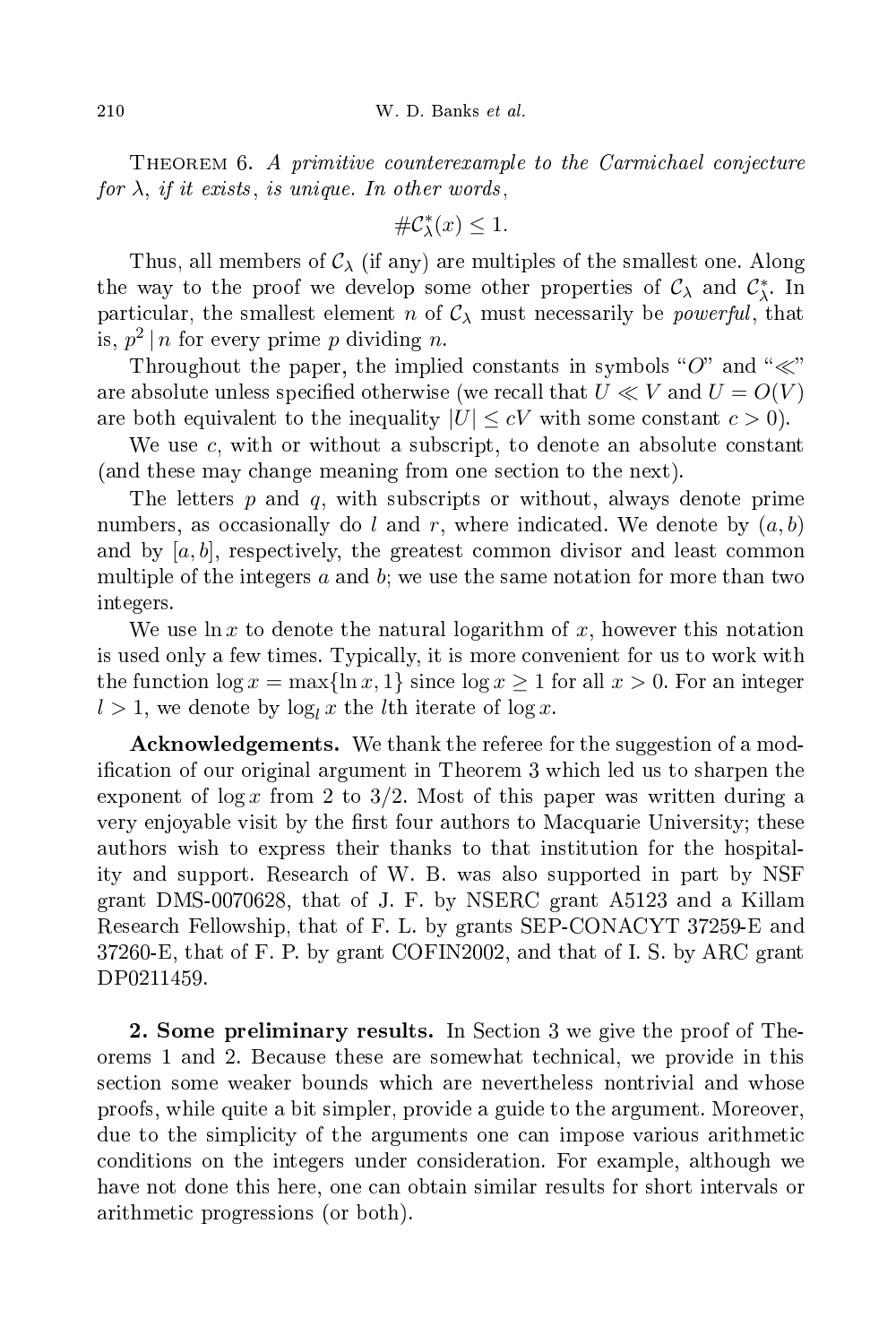THEOREM 7. We have the bounds

$$
\#(\mathcal{L}(x) \cap \mathcal{F}(x)) \gg \frac{x \log_2 x}{\log x}, \quad \# \mathcal{L}_{\mathcal{F}}(x) \gg \frac{x \log_2 x}{\log x}.
$$

Consider the set  $\mathcal{P}_2(x)$  of integers  $n = q_0 q_1 \leq x$  such that  $q_0 \equiv q_1 \equiv 3$ (mod 4) and  $(q_0 - 1, q_1 - 1) = 2$ . Then

$$
\lambda(n) = \frac{(q_0 - 1)(q_1 - 1)}{2} \equiv 2 \pmod{4}
$$

for every  $n \in \mathcal{P}_2(x)$ . Let n be one such integer; then obviously

$$
\lambda(16n) = [4, \lambda(n)] = 2\lambda(n) = (q_0 - 1)(q_1 - 1) = \varphi(n).
$$

On the other hand, suppose that we have  $\lambda(n) \in \mathcal{F}$  for  $n \in \mathcal{P}_2(x)$ . If m is any integer for which  $\lambda(n) = \varphi(m)$ , then m must be a prime power or twice a prime power, and since  $\varphi(m) \leq x$  it follows that  $m \leq 3x$ . Hence, there are at most  $O(x/\log x)$  distinct numbers of the form  $\lambda(n)$ , with  $n \in \mathcal{P}_2(x)$ , lying in  $\mathcal{F}$ .

Hence, to establish Theorem 7 it suffices to show that the value set

$$
\mathcal{L}_2(x) = \{\lambda(n) : n \in \mathcal{P}_2(x)\} \subset \mathcal{L}(x)
$$

has sufficiently many elements, namely that

(3) 
$$
\#\mathcal{L}_2(x) \gg \frac{x}{\log x} \log_2 x.
$$

We start by providing a lower bound for  $\#\mathcal{P}_2(x)$ . In fact, we give such a bound for a slightly more general subset.

LEMMA 8. Let  $Q \leq x^{1/4}$  and denote by  $N_Q(x)$  the number of integers  $n = q_0 q_1 \in \mathcal{P}_2(x)$  with  $q_1 \leq Q$ . Then

$$
N_Q(x) \gg \frac{x}{\log x} \log_2 Q.
$$

Proof. Let

$$
\operatorname{li}(x) = \int_{2}^{x} \frac{dt}{\log t},
$$

and let  $\pi(z; k, a)$  denote the number of primes  $p \leq z$  with  $p \equiv a \pmod k$ . The contribution to  $N_Q(x)$  from any given prime  $q_1 \leq Q$ ,  $q_1 \equiv 3 \pmod{4}$  is

$$
\sum_{\substack{q_0 \le x/q_1 \\ q_0 \equiv 3 \, (\text{mod } 4)}} \sum_{d | ((q_0 - 1)/2, (q_1 - 1)/2)} \mu(d) = \sum_{\substack{d | (q_1 - 1)/2 \\ q_0 \equiv 3 \, (\text{mod } 4) \\ q_0 \equiv 1 \, (\text{mod } d)}} 1.
$$

Therefore

$$
N_Q(x) = \sum_{\substack{q \le Q \\ q \equiv 3 \, (\text{mod } 4)}} M_q + \sum_{\substack{q \le Q \\ q \equiv 3 \, (\text{mod } 4)}} R_q
$$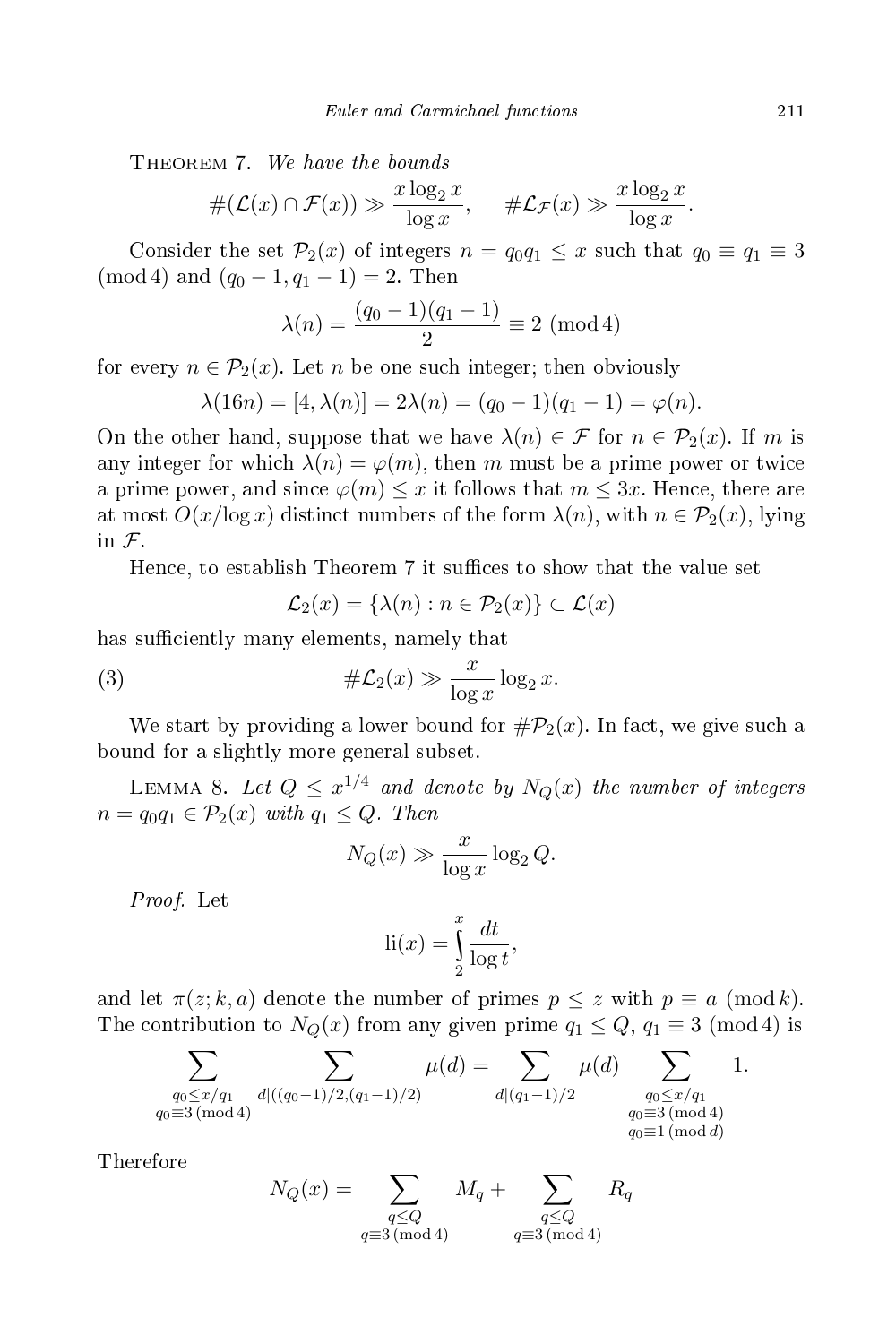where

$$
M_q = \frac{\text{li}(x/q)}{2} \sum_{d|(q-1)/2} \frac{\mu(d)}{\varphi(d)}, \qquad R_q = \sum_{d|(q-1)/2} \mu(d) \bigg( \pi(x/q; 4d, a_d) - \frac{\text{li}(x/q)}{2\varphi(d)} \bigg),
$$

and  $a_d$  is the residue class modulo 4d determined by the classes 3 (mod 4) and 1  $(\text{mod } d)$ .

For the sum of the remainders  $R_q$  over primes  $q \leq Q$ , we apply the Bombieri–Vinogradov theorem (see, for example, Section 28 of [9]), which is valid for our range  $Q \leq x^{1/4}$ . Therefore, for every constant  $A > 1$ , we obtain

$$
\sum_{\substack{q \le Q \\ q \equiv 3 \pmod{4}}} R_q \ll \sum_{q \le Q} \sum_{d|(q-1)/2} \left| \pi(x/q; 4d, a_d) - \frac{1}{2\varphi(d)} \operatorname{li}(x/q) \right| \ll \sum_{q \le Q} \frac{x}{q} (\log x)^{-A}
$$
  

$$
\ll x(\log x)^{1-A},
$$

where the implied constants depend on A.

For the sum over q of the main terms  $M_q$ , we have

$$
\sum_{\substack{q \leq Q \\ q \equiv 3 \pmod{4}}} M_q \gg \sum_{\substack{q \leq Q \\ q \equiv 3 \pmod{4}}} \operatorname{li}(x/q) \prod_{p|(q-1)/2} \left(1 - \frac{1}{p-1}\right)
$$
  

$$
\gg \frac{x}{\log x} \sum_{\substack{q \leq Q \\ q \equiv 3 \pmod{4}}} \frac{\varphi(q-1)}{q(q-1)}.
$$

It is a trivial modification of a formula of Stephens, Lemma 1 of  $[24]$ , that

$$
\sum_{\substack{q \le Q \\ q \equiv 3 \pmod{4}}} \frac{\varphi(q-1)}{q-1} = \frac{\alpha}{2} \operatorname{li}(Q) + O(Q/(\log Q)^A),
$$

where  $A > 1$  is again arbitrary, the implied constant depends only on A, and  $\alpha$  is the *Artin constant*:

$$
\alpha = \sum_{d \ge 1} \frac{\mu(d)}{d\varphi(d)} = \prod_p \left( 1 - \frac{1}{p(p-1)} \right) = 0.3739558136\dots.
$$

Now by partial summation, we immediately derive that

$$
\sum_{\substack{q \le Q \\ q \equiv 3 \pmod{4}}} M_q \gg \frac{x}{\log x} \log_2 Q,
$$

which completes the proof of the lemma.  $\blacksquare$ 

In our next lemma we give an upper bound for the number of coincidences of the Carmi
hael fun
tion in the values taken on by the integers we ounted in the previous lemma.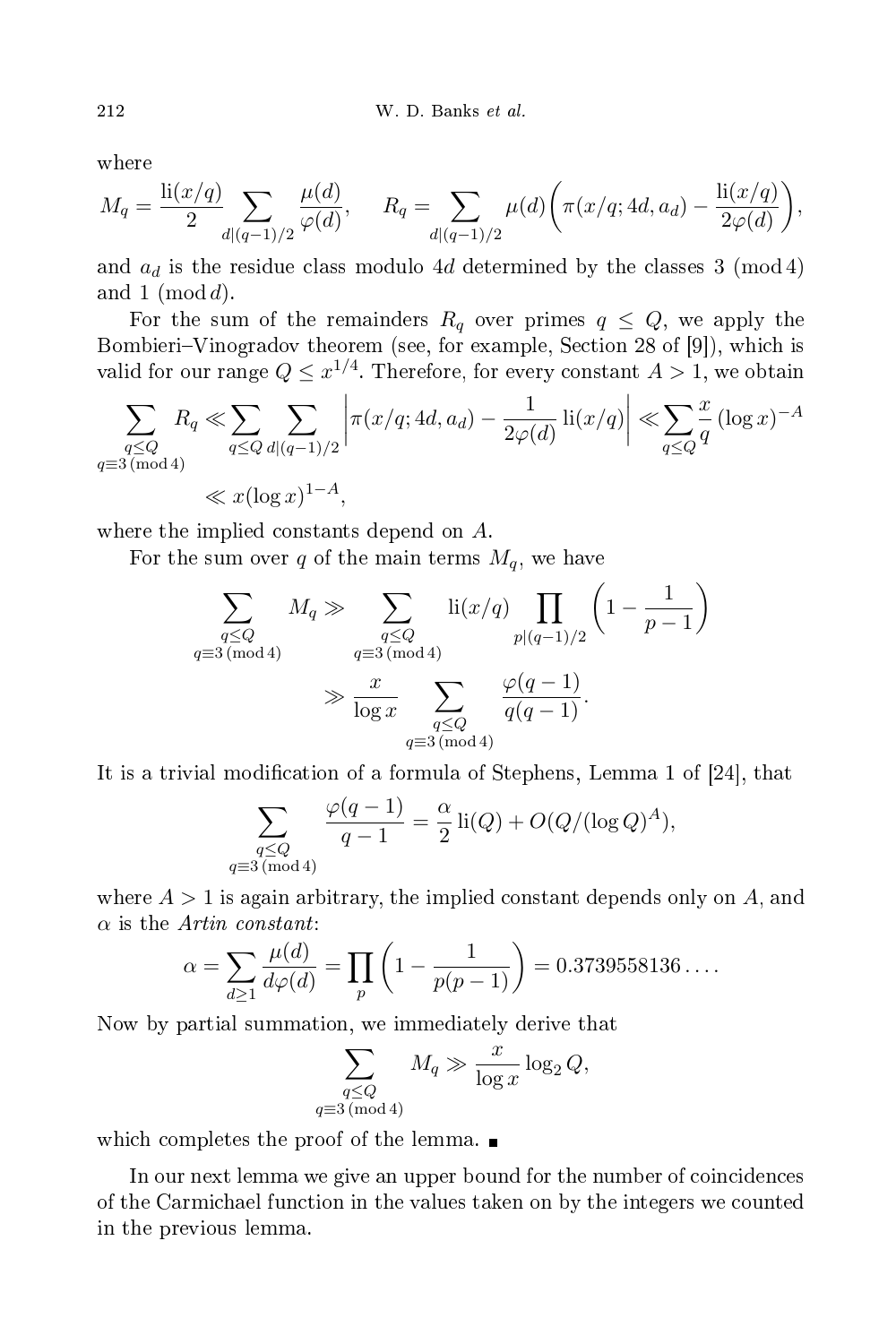LEMMA 9. Let  $Q \leq x^{1/4}$  and let  $S_Q(x)$  denote the number of quadruples  $(p_0, p_1, q_0, q_1)$  of primes satisfying the restrictions

 $q_1 < p_1 \leq Q$ ,  $p_0 p_1 \leq x$ ,  $q_0 q_1 \leq x$ ,

and the equation

$$
(p_0-1)(p_1-1)=(q_0-1)(q_1-1).
$$

Then

$$
S_Q(x) \ll \frac{x}{(\log x)^2} (\log Q)^3.
$$

*Proof.* We first estimate the contribution  $S_{p_1,q_1}$  to  $S_Q(x)$  arising from a fixed pair  $p_1, q_1$ . We see that  $S_{p_1,q_1}$  is the number of positive integers

$$
m \le x/[p_1 - 1, q_1 - 1]
$$

su
h that the integers

$$
\frac{p_1 - 1}{(p_1 - 1, q_1 - 1)} \cdot m + 1 \quad \text{and} \quad \frac{q_1 - 1}{(p_1 - 1, q_1 - 1)} \cdot m + 1
$$

are simultaneously prime. Applying the sieve (e.g., [19, Theorem 5.7]), we obtain

$$
S_{p_1,q_1} \ll \frac{x}{(\log x)^2} \frac{(p_1 - 1, q_1 - 1)}{(p_1 - 1)(q_1 - 1)} \prod_{p \mid [p_1 - 1, q_1 - 1]} (1 - 1/p)^{-1}
$$
  

$$
\leq \frac{x}{(\log x)^2} \frac{(p_1 - 1, q_1 - 1)}{\varphi(p_1 - 1)\varphi(q_1 - 1)}.
$$

Summing over  $q_1 < p_1 \leq Q$ , and enlarging the sum to include all positive integers up to Q, we obtain

$$
\sum_{q_1 < p_1 \le Q} \frac{(p_1 - 1, q_1 - 1)}{\varphi(p_1 - 1)\varphi(q_1 - 1)} \ll \sum_{k,m \le Q} \frac{(k,m)}{\varphi(k)\varphi(m)} \\
= \sum_{k,m \le Q} \frac{1}{\varphi(k)\varphi(m)} \sum_{\substack{d|k \ d|m}} \varphi(d) \\
\le \sum_{d \le Q} \frac{1}{\varphi(d)} \sum_{k,m \le Q/d} \frac{1}{\varphi(k)\varphi(m)} \ll (\log Q)^3.
$$

This ompletes the proof of the lemma.

We now see that for any  $Q \leq x^{1/4}$  we have, for some positive absolute constants  $c_1, c_2$ ,

$$
\# \mathcal{L}_2(x) \ge N_Q(x) - 2S_Q(x) \ge c_1 \frac{x}{\log x} \log_2 Q - c_2 \frac{x}{(\log x)^2} (\log Q)^3
$$

by Lemmas 8 and 9. Taking  $Q = \exp((\log x)^{1/3})$ , we obtain (3), which completes the proof of Theorem 7.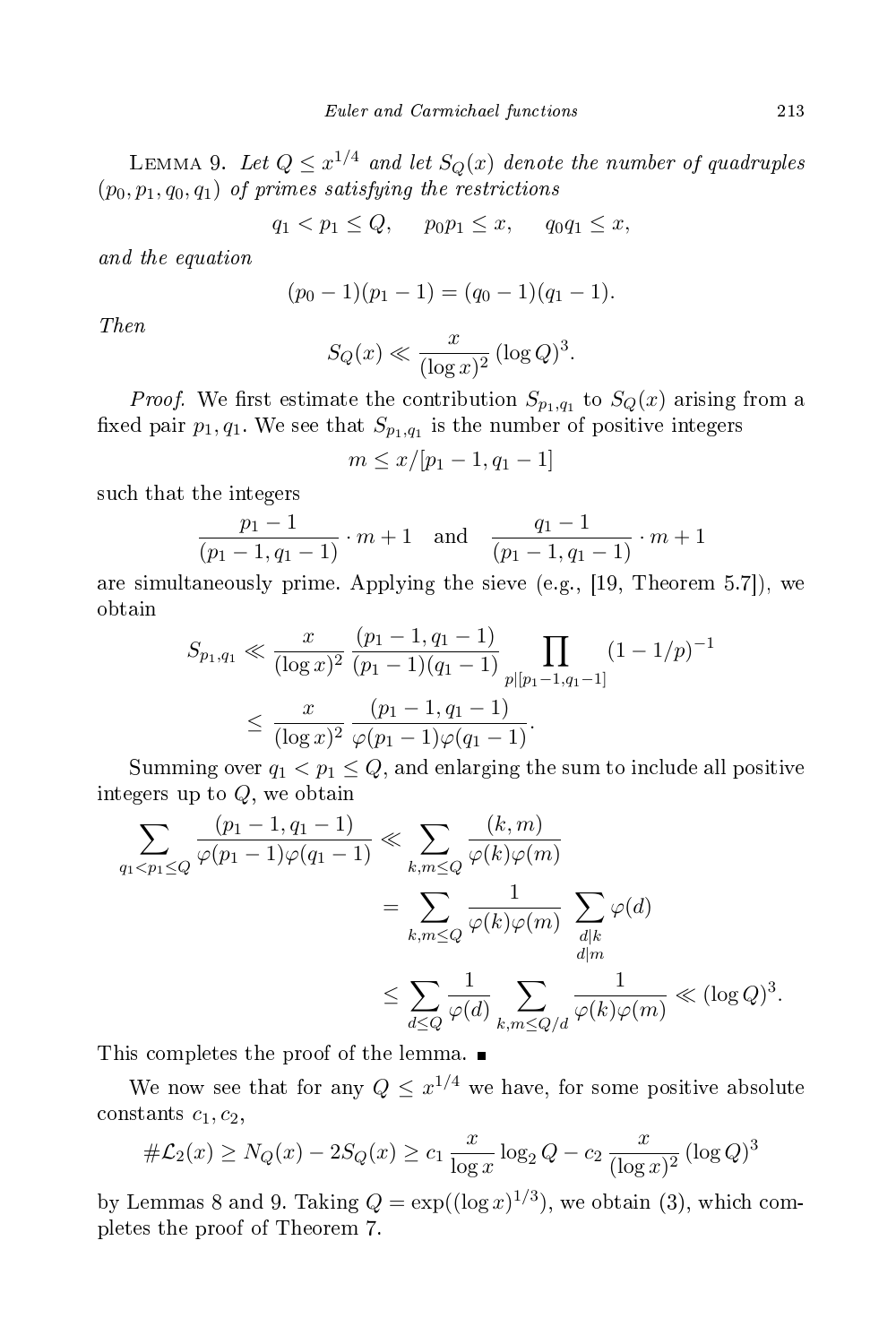3. Proof of Theorems 1 and 2. We intend to prove these results by extending the arguments of Se
tion 2. By analogy then we onsider the set  $\mathcal{P}_{L+1}(x)$  of integers  $n = p_0 \cdots p_L \leq x$  such that  $p_i \equiv 3 \pmod{4}$  and  $(p_i-1, p_j-1)=2$  for each j and for all  $i \neq j$ . Then

$$
\lambda(n) = 2 \frac{p_0 - 1}{2} \cdots \frac{p_L - 1}{2} \equiv 2 \pmod{4}
$$

for every  $n \in \mathcal{P}_{L+1}(x)$ . Let n be one such integer; then obviously

$$
\lambda(2^{L+3}n) = [2^{L+1}, \lambda(n)] = 2^{L+1}\lambda(n) = (p_0 - 1)\cdots(p_L - 1) = \varphi(n).
$$

Note that  $2^L$  is small compared to  $(\log_2 x)^L$ .

On the other hand, suppose that  $\lambda(n) \in \mathcal{F}$  for  $n \in \mathcal{P}_{L+1}(x)$ . If m is any integer for which  $\lambda(n) = \varphi(m)$ , then m must be a prime power or twice a prime power, and since  $\varphi(m) \leq x$  it follows that  $m \leq 3x$ . Hence, there are at most  $O(x/\log x)$  distinct numbers of the form  $\lambda(n)$ , with  $n \in \mathcal{P}_{L+1}(x)$ , lying in  $\mathcal{F}$ .

Hence, to establish Theorems 1 and 2, it suffices to show that the value set

$$
\mathcal{L}_{L+1}(x) = \{\lambda(n) : n \in \mathcal{P}_{L+1}(x)\} \subset \mathcal{L}(x)
$$

has sufficiently many elements, namely that, for suitable  $L$ ,

(4) 
$$
\#\mathcal{L}_{L+1}(x) \gg \frac{x}{\log x} (\log_2 x)^L.
$$

This is rather more ompli
ated than before and some new ideas are required. The set  $\mathcal{P}_{L+1}(x)$  is quite large and the number of integers giving rise to the same value of  $\lambda$  is difficult to estimate. As a result it turns out to be easier to give the required lower bound for a subset of  $\mathcal{L}_{L+1}(x)$  which arises in turn from a subset of  $\mathcal{P}_{L+1}(x)$  formed by choosing the  $L+1$  prime fa
tors from well spa
ed intervals. This idea was used to advantage in the paper of Maier and Pomerance [21] and we shall make heavy use of some of their results. We begin by summarizing those parts of their work whi
h are relevant to our argument.

The main result in [21] is the estimate

(5) 
$$
\#\mathcal{F}(x) = \frac{x}{\log x} \exp(C(1 + o(1))(\log_3 x)^2)
$$

for  $\mathcal{F}(x) = \{\varphi(n) \leq x\}$ , where the value of the constant C is 0.81781465... Su
h an estimate onsists of both an upper and a lower bound and here we shall prove our lower bounds with the same constant  $C$ .

The constant C arises as follows. Let  $c_0 = 0.54259859...$  be the unique solution to  $F(c_0) = 1$ , where  $F: (0, 1) \to \mathbb{R}$  is given by

$$
F(x) = \sum_{n=1}^{\infty} a_n x^n, \quad a_n = (n+1)\ln(n+1) - n\ln n - 1.
$$

With these notations we have  $C = 1/2 \ln c_0$ .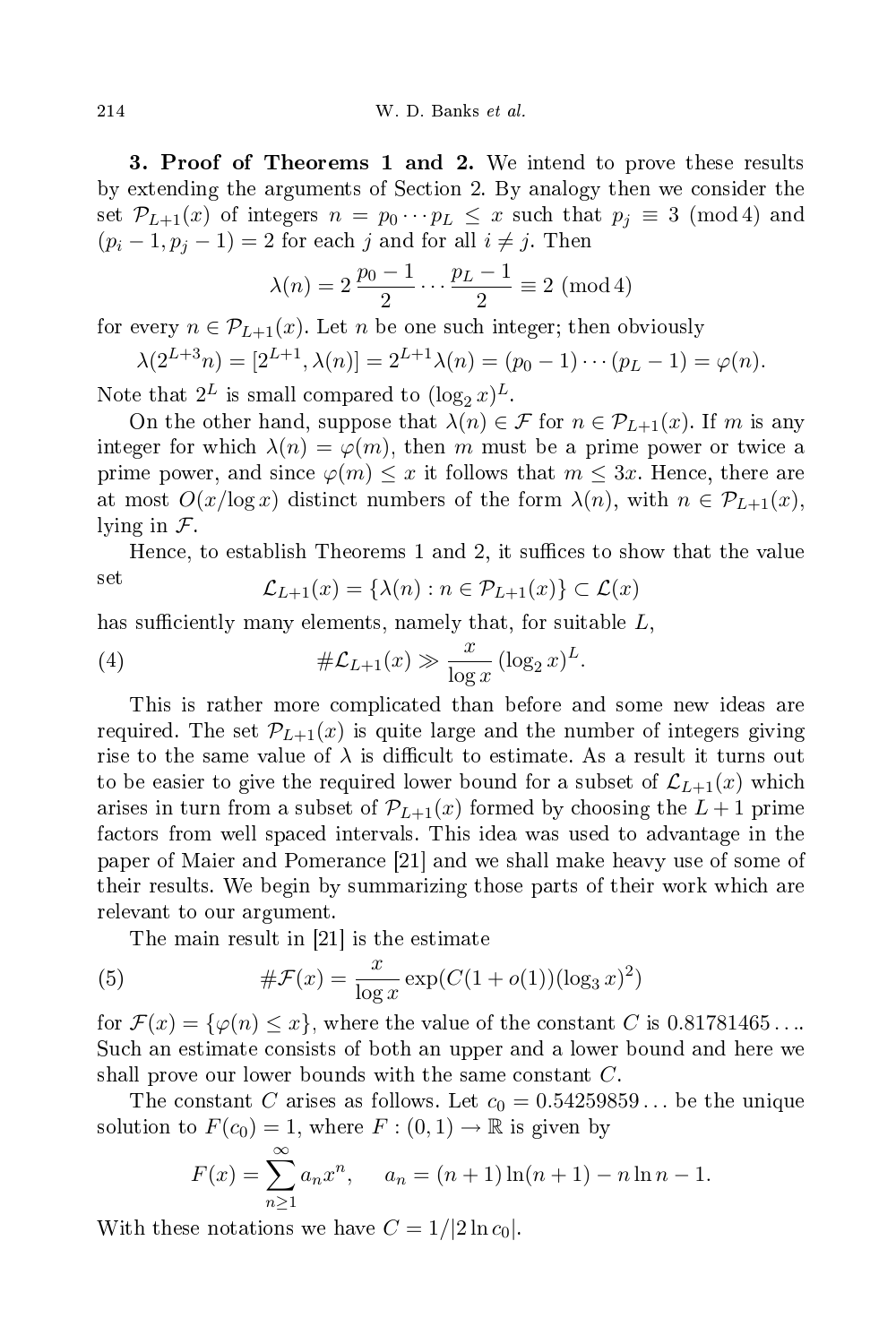We also require the notion of  $(\delta, S)$ -normal primes where  $\delta > 0$  and  $S > 1$  (see Section 2 in [21]). Namely, writing  $\Omega(n, t_1, t_2)$  for the total number of prime factors of n in  $[t_1, t_2]$ , we say the prime p is  $(\delta, S)$ -normal if  $\Omega(p-1,1,S) < 2\log_2(10S)$  and, for every  $t_1 < t_2$  with  $S < t_1 < t_2 < p$ , we have

(6) 
$$
|\Omega(p-1,t_1,t_2) - (\log_2 t_2 - \log_2 t_1)| < \delta \log_2 t_2.
$$

Proposition 2.2 in [21] shows that for any  $\delta > 0$  there exists  $\varepsilon > 0$  such that the set  $\mathcal{Q}(z,\delta,S)$  of primes  $p \leq z$  which are not  $(\delta,S)$ -normal satisfies the bound

(7) 
$$
\#\mathcal{Q}(z,\delta,S) \ll \frac{z}{(\log S)^{\varepsilon} \log z},
$$

where the implied constant depends on  $\delta$  but not on S.

Let  $1/2 < \alpha < c_0$  and  $0 < \delta < 1$  be arbitrary fixed real numbers. In particular, throughout this section the implied constants may depend on  $\alpha$ and  $\delta.$ 

Let  $x$  be a large number and put

(8) 
$$
L = \left\lfloor \frac{1 - \delta}{\left| \ln \alpha \right|} \log_3 x \right\rfloor + 1.
$$

For  $k = 0, 1, \ldots, L$ , put  $w_k = \exp((\log x)^{(1-\delta)\alpha^k})$ ,  $z_k = \exp((\log x)^{\alpha^k})$  and  $\mathcal{I}_k = [w_k, z_k].$ 

Let  $\mathcal{Q}_k$  be the set of  $(\delta, \log x)$ -normal primes in  $\mathcal{I}_k$ . Thus, we consider only those primes  $p < x$  for which

$$
\Omega(p-1,1,\log x) < 2\log_2(10\log x)
$$

and (6) holds for all  $\log x < t_1 < t_2 < x$ .

Consider the set

$$
\mathcal{A} = \{ n : x/2 \le n \le x, n = p_0 p_1 \cdots p_L, \text{ where each } p_i \in \mathcal{Q}_i \}.
$$

The following two statements are shown in [21] on pages  $265-272$ :

(i) We have the lower bound

$$
\#\mathcal{A} \ge \frac{x}{\log x} \exp\left(\frac{1-\delta^2}{2|\ln \alpha|} (1+o(1))(\log_3 x)^2\right).
$$
  
(ii) Write  $\mathcal{B} = \{(n_1, n_2) \in \mathcal{A} \times \mathcal{A} : \varphi(n_1) = \varphi(n_2), n_1 \ne n_2\}$ . Then  

$$
\#\mathcal{B} = o(x/\log x).
$$

Maier and Pomerance [21] used these bounds together with the inequality  $\#\mathcal{F} \geq \#\mathcal{A} - \#\mathcal{B}$  to obtain the lower bound in (5).

We now construct a set  $\tilde{A}$ , which is a subset both of  $A$  and of  $\mathcal{P}_{L+1}(x)$ and is su
h that the analogue of (i) above still holds, that is,

(9) 
$$
\#\widetilde{\mathcal{A}} \ge \frac{x}{\log x} \exp\left(\frac{1-\delta^2}{2|\ln \alpha|} (1+o(1))(\log_3 x)^2\right).
$$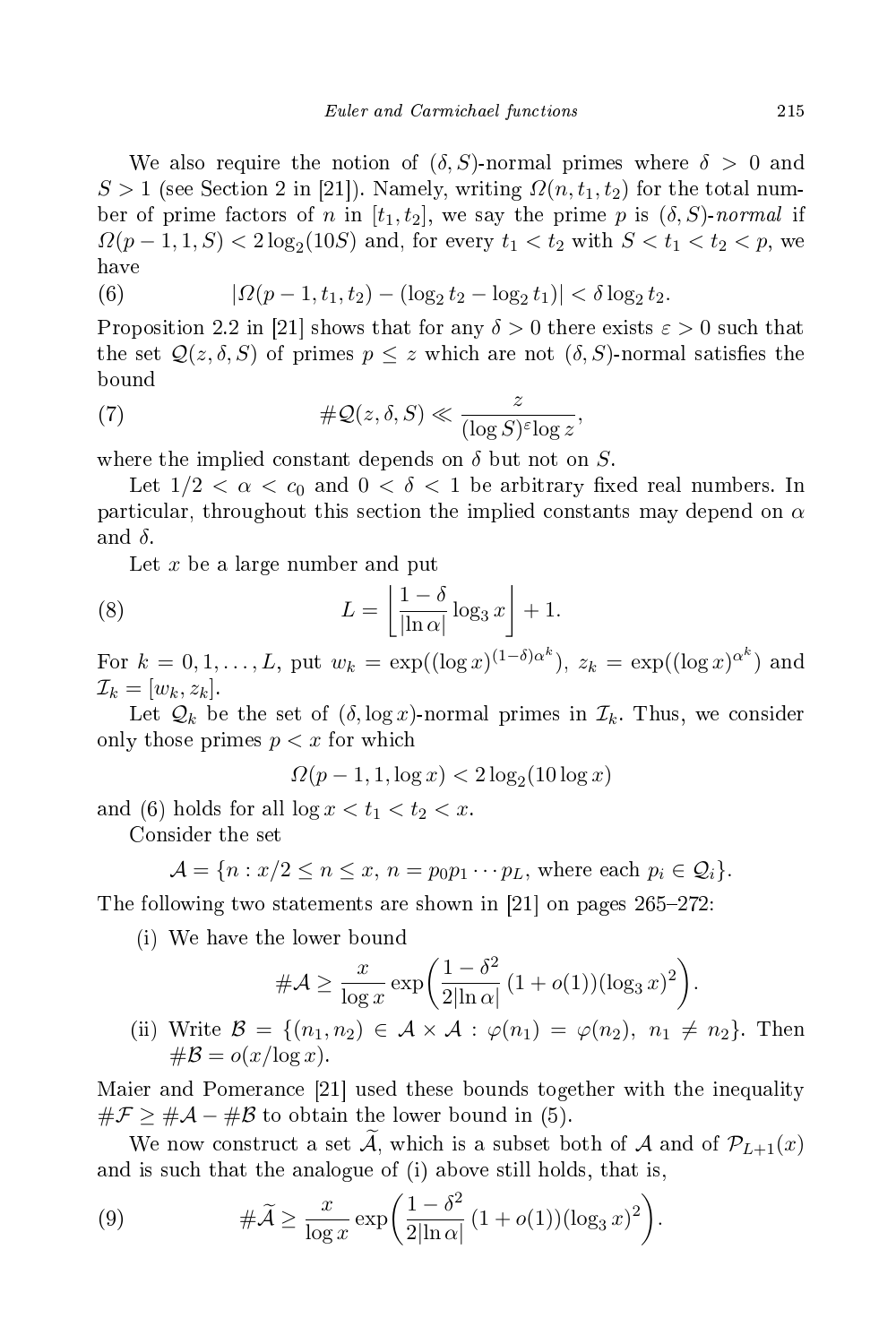Consider the set

$$
\widetilde{\mathcal{B}} = \{ (n_1, n_2) \in \widetilde{\mathcal{A}} \times \widetilde{\mathcal{A}} : \lambda(n_1) = \lambda(n_2), n_1 \neq n_2 \}.
$$

Note that if  $n \in \mathcal{A}$ , then  $\lambda(n) = \varphi(n)/2^L$ . Thus, if  $n_1 \neq n_2$  are in  $\mathcal A$  and have  $\lambda(n_1) = \lambda(n_2)$ , then  $\varphi(n_1) = \varphi(n_2)$ , which shows that  $\widetilde{\mathcal{B}} \subseteq \mathcal{B}$ . In particular,  $\#\widetilde{\mathcal{B}} \leq \#\mathcal{B} = o(x/\log x).$ 

Together with (9), this shows that the number of distinct values of  $\lambda(n)$ for *n* in  $\widetilde{A}$ , which exceeds  $\#\widetilde{A} - \#\widetilde{B}$ , is at least as large as required by the statements of Theorems 1 and 2.

Finally, since  $\mathcal{A} \subseteq \mathcal{P}_{L+1}(x)$ , we see that (4) holds for L given by (8). Thus, to complete the proof of both Theorems 1 and 2 it is enough to construct  $\mathcal{A} \subseteq \mathcal{A} \cap \mathcal{P}_{L+1}(x)$  which satisfies (9).

To construct  $\tilde{\mathcal{A}}$ , we take  $u = (\log_2 x)^3$ , and we replace  $\mathcal{Q}_k$  by

$$
\widetilde{\mathcal{Q}}_k = \Big\{ p \in \mathcal{Q}_k : \Big(p-1, \prod_{2 < q < u} q\Big) = 1, \, \mu^2(p-1) = 1 \Big\}.
$$

In particular, all primes in  $\mathcal{Q}_k$  are  $(\delta, \log x)$ -normal. Put

$$
\bar{\mathcal{A}} = \{n : x/2 \le n \le x, n = p_0 p_1 \cdots p_L, p_k \in \tilde{\mathcal{Q}}_k\},\
$$

and let

 $\widetilde{\mathcal{A}} = \{n \in \overline{\mathcal{A}} : q^2 \nmid \varphi(n) \text{ for all odd primes } q\}.$ 

It is easy to see that every integer in  $\widetilde{A}$  is also in  $\mathcal{P}_{L+1}(x)$ .

It remains to prove (9), which is established with the aid of a sieve method. Sin
e we only remove very small primes the sieve of Eratosthenes Legendre is sufficient (when combined with the Bombieri–Vinogradov theorem). The following statement is almost identical to one in  $[4]$  and is proved in the same way (alternatively, see [19]). As before, we let  $\pi(y; k, a)$  denote the number of primes  $p \leq y$  with  $p \equiv a \pmod{k}$ .

LEMMA 10. Let  $\mathcal{R}(t_1, t_2, y)$  be the set of primes  $p \in [t_1, t_2]$  with  $p \equiv 3$  $p-1$ , then  $q \geq y$  and  $q^2 \nmid p-1$ . Then, uniformly for  $y \leq \frac{1}{3}$  $\frac{1}{3} \log t_1$  and  $y \to \infty$ , we have

$$
\#\mathcal{R}(t_1, t_2, y) = f(y)(\pi(t_2; 4, 3) - \pi(t_1; 4, 3)) + O\left(\frac{t_2}{y \log y \log t_2}\right),
$$
  

$$
f(y) = \prod_{0 \le x \le x} \left(1 - \frac{1}{p - 1}\right).
$$

 $where$ 

$$
f(y) = \prod_{2 < p < y} \left( 1 - \frac{1}{p-1} \right).
$$

Using the above Lemma 10, partial summation, and the fact that the estimate

$$
f(y) = 2c_1(1 + o(1)) \frac{1}{\log y}
$$

holds as y tends to infinity, with a positive constant  $c_1$ , we get the following: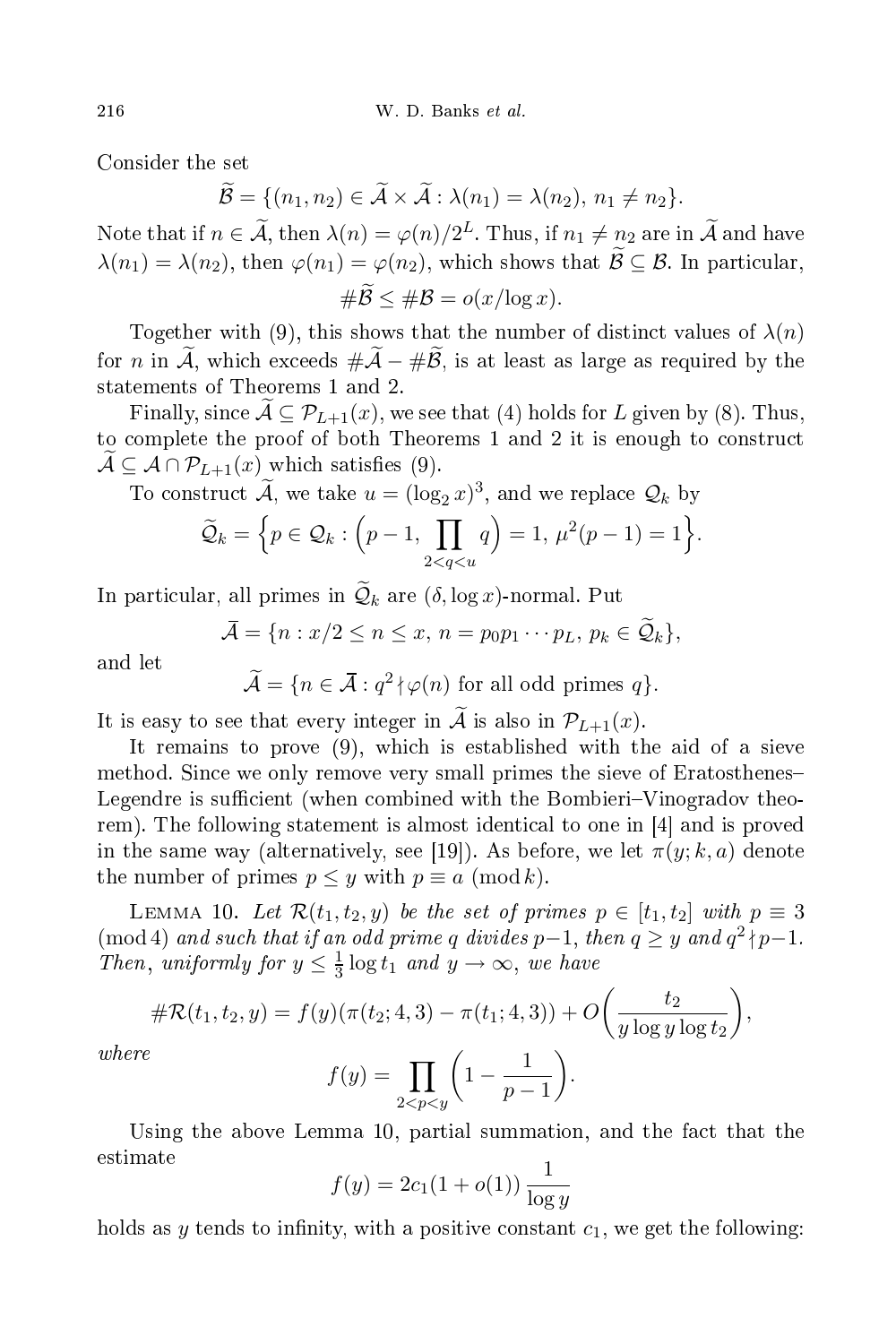LEMMA 11. For every fixed  $\delta$  with  $1 > \delta > 0$ , there exists  $t_0(\delta)$  such that uniformly for  $t_2 > t_1 > t_0(\delta)$ ,  $(1 - \delta) \log_2 t_2 \ge \log_2 t_1 \ge (1 - \delta)^2 \log_2 t_2$ ,  $y < \frac{1}{3} \log t_1$  and y tending to infinity, we have

$$
\frac{c_1}{2\log y} \left(\log_2 t_2 - \log_2 t_1\right) \le \sum_{p \in \mathcal{R}(t_1, t_2, y)} \frac{1}{p} \le \frac{2c_1}{\log y} \left(\log_2 t_2 - \log_2 t_1\right).
$$

This follows, for example, from arguments almost identi
al to those on the lower half of page 217 in  $[4]$ .

We now take  $y = u = (\log_2 x)^3$ ,  $t_1 = w_k$  and  $t_2 = z_k$  for a given  $k \leq L$ , and we check that the conditions of Lemma 11 are satisfied if  $x$  is large enough. Indeed, since  $y = u = (\log_2 x)^3$ , and since  $t_1 \ge \exp(\exp((\log_2 x)^{\delta}))$ for each  $k \leq L$ , the condition  $y < \frac{1}{3} \log t_1$  follows from the inequality

$$
3(\log_3 x) < (\log_2 x)^\delta - \log 3,
$$

which holds comfortably for sufficiently large x.

Lemma 11 now shows that

$$
(10) \qquad \frac{c_2(\log_2 z_k - \log_2 w_k)}{2\log_3 x} \le \sum_{p \in \mathcal{R}(w_k, z_k, y)} \frac{1}{p} \le \frac{2c_2(\log_2 z_k - \log_2 w_k)}{\log_3 x}
$$

for  $k = 0, \ldots, L$ , where  $c_2 = c_1/3$ . Using next the upper bound (7), we see that, if we write  $S_k$  for the set of those primes  $p \in \mathcal{I}_k$  which are not  $(\delta, \log x)$ -normal, then for some  $\varepsilon > 0$ ,

(11) 
$$
\sum_{p \in \mathcal{S}_k} \frac{1}{p} \ll \frac{1}{(\log_2 x)^{\varepsilon}} (\log_2 z_k - \log_2 w_k)
$$

uniformly in  $k = 0, 1, \ldots, L$ .

Putting  $(10)$  and  $(11)$  together, we easily find that

$$
\frac{c_2(\log_2 z_k - \log_2 w_k)}{3\log_3 x} \le \sum_{p \in \widetilde{\mathcal{Q}}_k} \frac{1}{p} \le \frac{3c_2(\log_2 z_k - \log_2 w_k)}{\log_3 x}
$$

for  $k = 0, 1, \ldots, L$ , and, noting that

$$
\log_2 z_k - \log_2 w_k = \delta \alpha^k \log_2 x,
$$

we an rewrite this as

(12) 
$$
\frac{c_2(\delta \alpha^k \log_2 x)}{3 \log_3 x} \le \sum_{p \in \tilde{\mathcal{Q}}_k} \frac{1}{p} \le \frac{3c_2(\delta \alpha^k \log_2 x)}{\log_3 x}
$$

for  $k = 0, 1, ..., L$ .

We are now ready to compute the cardinality of  $\widetilde{A}$ . For this, we first compute the cardinality of  $\overline{A}$ , and we then throw away from  $\overline{A}$  those n such that  $q^2 | \varphi(n)$  for some odd q.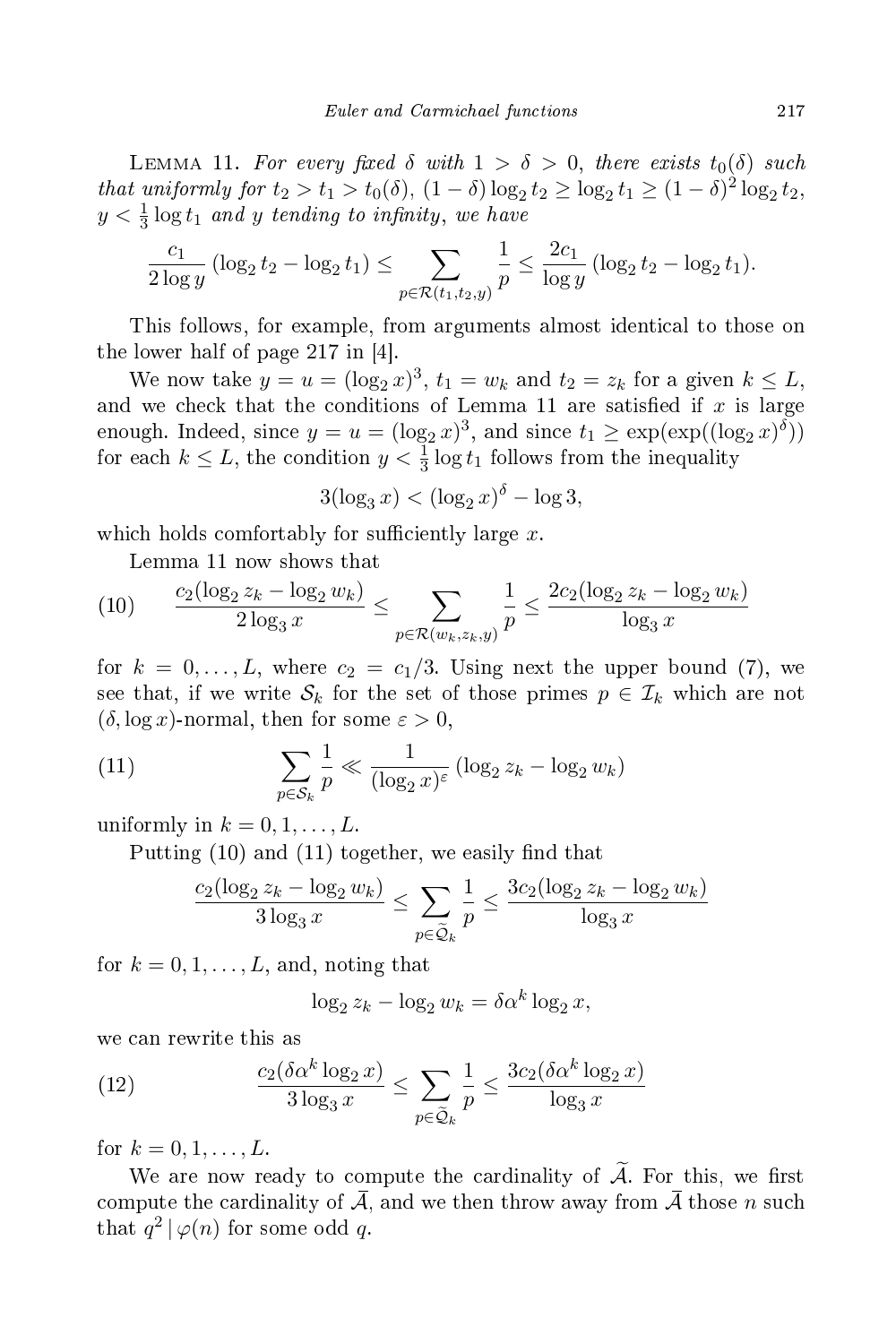To compute  $\overline{A}$ , we use the argument from the proof of Lemma 3.1 on page 266 of [21]. Let M be the set of all m of the form  $m = p_1 \cdots p_L$  with  $p_k \in \mathcal{Q}_k, k = 1, \ldots, L$ . We have

$$
m \le \prod_{k=1}^{L} z_k \le z_1^2
$$

for every  $m \in \mathcal{M}$ .

Now, let  $n = p_0 \cdots p_L$  with  $p_k \in \mathcal{Q}_k$ ,  $k = 0, \ldots, L$ . Thus,  $n = p_0 m$ , where  $m = p_1 \cdots p_L \in \mathcal{M}$ . Because  $x/2 \leq n \leq x$ , we have  $x/(2m) \leq p_0 \leq x/m$ . Since  $p_0 \in \tilde{Q}_0$ , by Lemma 10 (it is easy to check that the conditions there are met in our situation), we immediately see that for a fixed  $m \in \mathcal{M}$ , the number  $Q_0(m)$  of such  $p_0$  is

$$
Q_0(m) \asymp \frac{x}{\log(x/m) \log_3 x} \asymp \frac{x}{\log x \log_3 x}
$$

(since for  $m < z_1^2$  we have  $\log(x/m) \asymp \log x$ ). Therefore

(13) 
$$
\#\overline{A} = \sum_{m \in \mathcal{M}} Q_0(m)
$$

$$
\asymp \frac{x}{\log x \log_3 x} \sum_{m \in \mathcal{M}} \frac{1}{m} = \frac{x}{\log x \log_3 x} \prod_{k=1}^L \left( \sum_{p \in \tilde{\mathcal{Q}}_k} \frac{1}{p} \right).
$$

Using  $(12)$ , we can estimate the product as follows:

$$
\prod_{k=1}^{L} \left( \sum_{p \in \tilde{Q}_k} \frac{1}{p} \right) \gg \frac{1}{3^L} \left( \frac{c_2}{\log_3 x} \right)^L \prod_{k=1}^{L} (\delta \alpha^k \log_2 x)
$$
\n
$$
\gg \left( \frac{\delta c_2}{3 \log_3 x} \right)^L \alpha^{(L^2 + L)/2} (\log_2 x)^L
$$
\n
$$
= \exp \left( \frac{1 - \delta^2}{2|\ln \alpha|} (\log_3 x)^2 + O(\log_3 x \log_4 x) \right).
$$

The above is almost what we want, but we now need to eliminate from A those n such that  $\varphi(n)$  is divisible by the square of some odd prime. Such a prime is necessarily larger than u. Moreover, if  $n = p_0 \cdots p_L$  is such a number, then there exists  $q > u$  (because the  $p_k - 1$  are free of odd primes less than u for all  $k = 0, \ldots, L$ , and  $i \neq j$  (because the  $p_k - 1$  are squarefree for  $k = 0, \ldots, L$ , such that  $q | p_i - 1$  and  $q | p_j - 1$ . To estimate the number of such  $n$ , we fix i and j.

Assume first that neither *i* nor *j* is zero. Then  $p_i$  and  $p_j$  are chosen in  $\mathcal{I}_i$  and  $\mathcal{I}_j$ , respectively, and these primes are in the arithmetical progression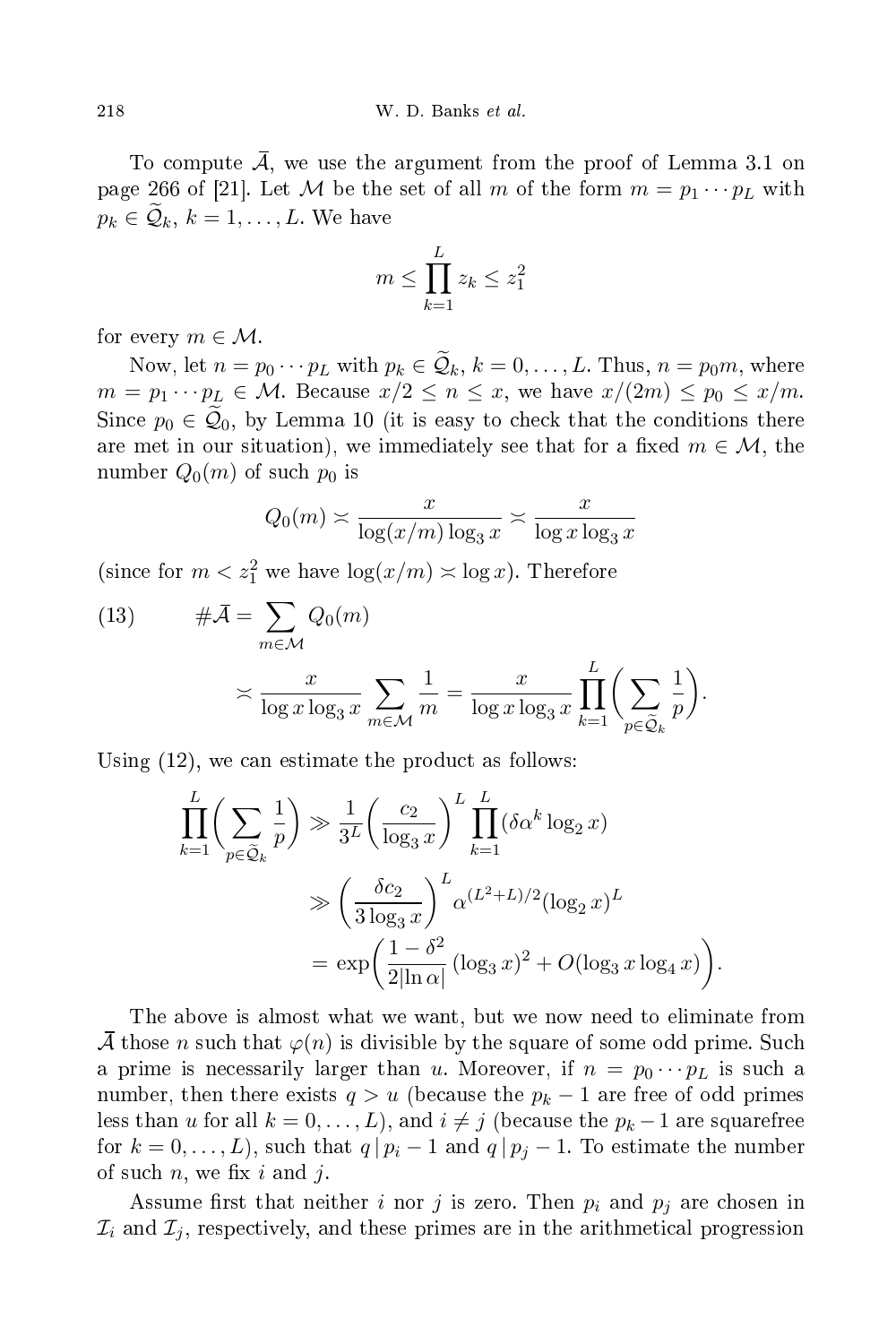1 modulo q. The set  $\mathcal{N}_{i,j}$  of such numbers satisfies

(14) 
$$
\#\mathcal{N}_{i,j} \ll \frac{x}{\log x \log_3 x} \sum_{m \in \mathcal{M}_{i,j}} \frac{1}{m},
$$

where the sum is over the set  $\mathcal{M}_{i,j}$  of all possible m in the representation  $n = p_0 m$  with  $p_0 \in \mathcal{Q}_0$  for all  $n \in \mathcal{N}_{i,j}$ . We bound the sum over m as follows:

$$
\sum_{m \in \mathcal{M}_{i,j}} \frac{1}{m} \ll \sum_{q>u} \prod_{\substack{k=1 \ k \neq i,j}}^{L} \left( \sum_{p \in \tilde{\mathcal{Q}}_k} \frac{1}{p} \right) \prod_{k=i,j} \left( \sum_{\substack{p \in \mathcal{I}_k \ p1 \equiv 1 \pmod{q}}} \frac{1}{p} \right)
$$

$$
= \prod_{k=1}^{L} \left( \sum_{p \in \tilde{\mathcal{Q}}_k} \frac{1}{p} \right) \sum_{q>u} \prod_{k=i,j} \left( \sum_{\substack{p \in \mathcal{I}_k \ p1 \equiv 1 \pmod{q}}} \frac{1}{p} \right) \left( \sum_{p \in \tilde{\mathcal{Q}}_k} \frac{1}{p} \right)^{-1}.
$$

Now, by  $(13)$  and  $(14)$ , we conclude that

$$
\#\mathcal{N}_{i,j}\ll \#\bar{\mathcal{A}}\Delta_{ij},
$$

where

$$
\Delta_{ij} = \sum_{q>u} \prod_{k=i,j} \bigg( \sum_{\substack{p \in \mathcal{I}_k \\ p \equiv 1 \pmod{q}}} \frac{1}{p} \bigg) \bigg( \sum_{p \in \widetilde{\mathcal{Q}}_k} \frac{1}{p} \bigg)^{-1}.
$$

Using  $(12)$  and the bound (see inequality  $(3.1)$  in  $[12]$ )

$$
\sum_{\substack{p \le z \\ p \equiv 1 \pmod{q}}} \frac{1}{p} \ll \frac{\log_2 z}{q}
$$

we dedu
e that

$$
\Delta_{ij} \ll \prod_{k=i,j} \left( \frac{c_2 \delta \alpha^k \log_2 x}{3 \log_3 x} \right)^{-1} \sum_{q>u} \frac{(\log_2 x)^2}{q^2} = (3\delta)^2 c_2^{-2} \alpha^{-i-j} (\log_3 x)^2 \sum_{q>u} \frac{1}{q^2}
$$
  

$$
\ll \alpha^{-2L} (\log_3 x)^2 \frac{1}{u \log u}.
$$

Summing up these inequalities over all possible choices of  $i, j$ , we get

$$
\sum_{1 \leq i < j \leq L} N_{i,j} \ll \# \bar{\mathcal{A}} \sum_{1 \leq i < j \leq L} \Delta_{i,j} \ll \# \bar{\mathcal{A}} \frac{L^2 \alpha^{-2L} (\log_3 x)^2}{u \log u}.
$$

Recalling the definition of  $L$  and  $u$ , we derive

$$
\frac{L^2 \alpha^{-2L} (\log_3 x)^2}{u \log u} \ll \frac{(\log_2 x)^{2 - 2\delta} (\log_3 x)^4}{u \log u} \ll \frac{1}{\log_2 x}.
$$

A similar argument applies to the ontribution oming from those ases where one of  $i$  and  $j$  is zero. As a result we only sketch this. In the event that the prime  $q > u$  divides both  $p_0 - 1$  and  $p_j - 1$  for some  $j \ge 1$ , the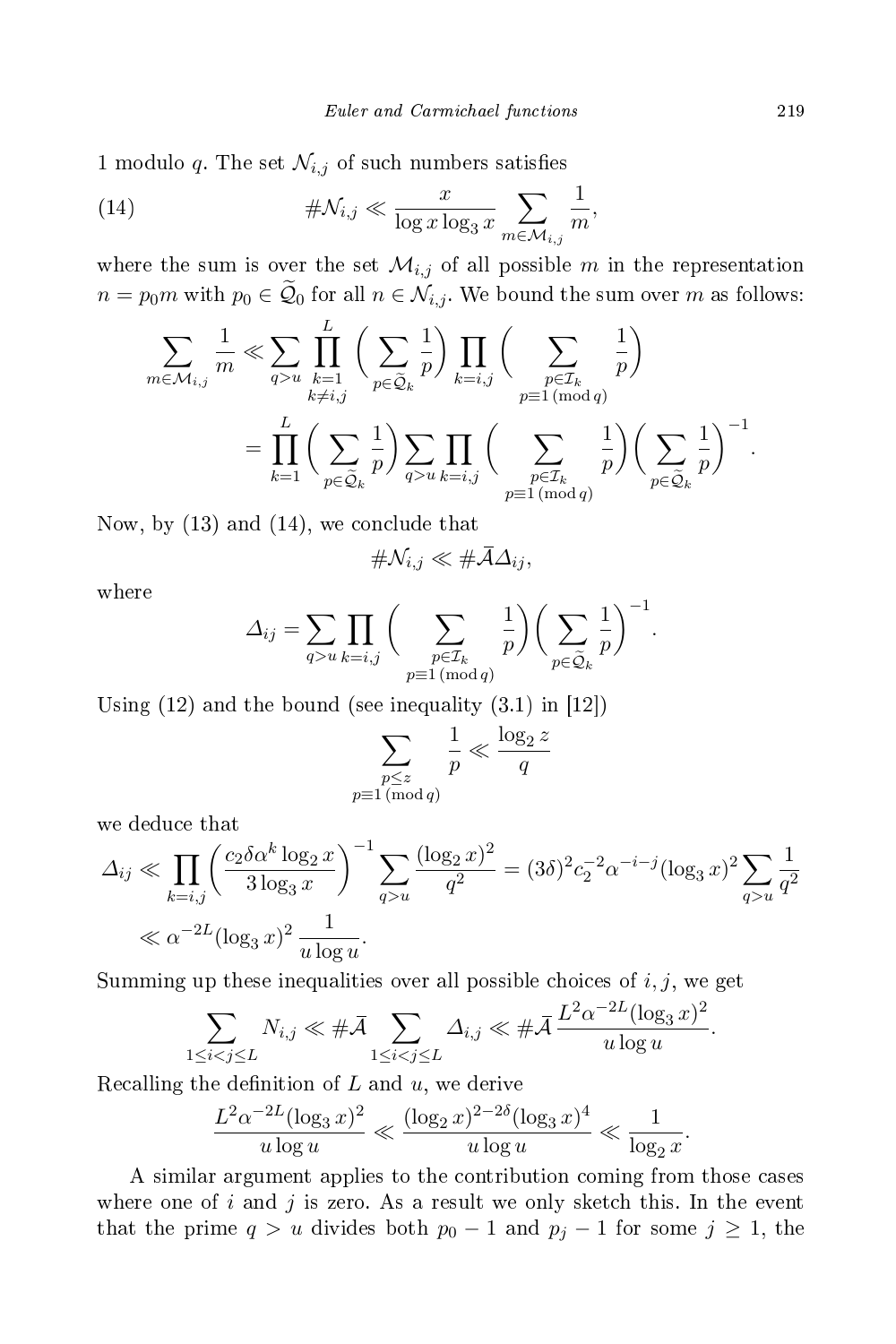latter condition implies the inequality  $q \leq z_1$  and this in turn implies that  $y = u < \frac{1}{3} \log(w_0/q)$ . This allows one to deduce (by the same proofs) the validity of Lemmas 10 and 11 applied to those primes in the interval  $[w_0, z_0]$ which are congruent to 1 mod q in addition to being congruent to 3 mod 4. The results are uniform for q in this range and, in the case of Lemma 11, the upper and lower bounds are to be multiplied by the factor  $1/(q-1)$ . Proceeding now as before, we obtain in place of  $(14)$  the estimate

$$
\#\mathcal{N}_{0,j}\ll \frac{x}{q\log x\log_3x}\sum_{m\in\mathcal{M}_{0,j}}\frac{1}{m},
$$

and subsequently we find that

$$
\#\mathcal{N}_{0,j}\ll \#\bar{\mathcal{A}}\Delta_{0j}
$$

where  $\Delta_{0j}$  takes the form

$$
\Delta_{0j} = \sum_{q>u} \frac{1}{q} \bigg( \sum_{\substack{p \in \mathcal{I}_j \\ p \equiv 1 \pmod{q}}} \frac{1}{p} \bigg) \bigg( \sum_{p \in \widetilde{\mathcal{Q}}_j} \frac{1}{p} \bigg)^{-1}.
$$

The rest of the proof follows as in the other case and, perhaps not surprisingly, the bound is now slightly better.

This shows that  $\#\mathcal{A} = \#\mathcal{A} + o(\#\mathcal{A})$ , which completes the proof that the lower bound (i) also holds for  $\#\mathcal{A}$ . Letting  $\delta$  tend to zero and  $\alpha$  tend to  $c_0$ , we obtain the specific constant  $C$  claimed earlier. This completes the proof of Theorems 1 and 2.

**4. Proof of Theorem 3.** We begin by fixing a prime  $q > 5$  such that  $2q + 1$  is a prime but  $2q^2 + 1$  and  $4q^2 + 1$  are composite. There are many such primes but we require only one. For example, we can choose  $q = 11$ . Throughout the proof, we allow the implied constants to depend on q.

We say that an integer w is z-rough if all prime divisors of w exceed z.

Now let x be sufficiently large and let  $z$  be an arbitrary real number with  $\log x \leq z \leq x^{1/5}$ . We consider the set  $P$  of primes p in the interval  $[x/4q, x/2q]$  of the form

$$
p = 2qw + 1,
$$

where  $w$  is z-rough. Using the lower bound linear sieve and estimating the remainder term by the Bombieri–Vinogradov theorem (e.g., see Theorem 7.4, p. 219, of  $[19]$ , we have

$$
\#\mathcal{P} \gg \frac{x}{\log x \log z}.
$$

We next remove some primes from P, namely the set Q of primes  $p \in \mathcal{P}$ for which  $p - 1 = 2qrs$  and either  $2q^2r + 1$  or  $4q^2r + 1$  is prime. Using the upper bound sieve, say of Brun (e.g., see Theorem 2.2, p. 68, of  $[19]$ ), we see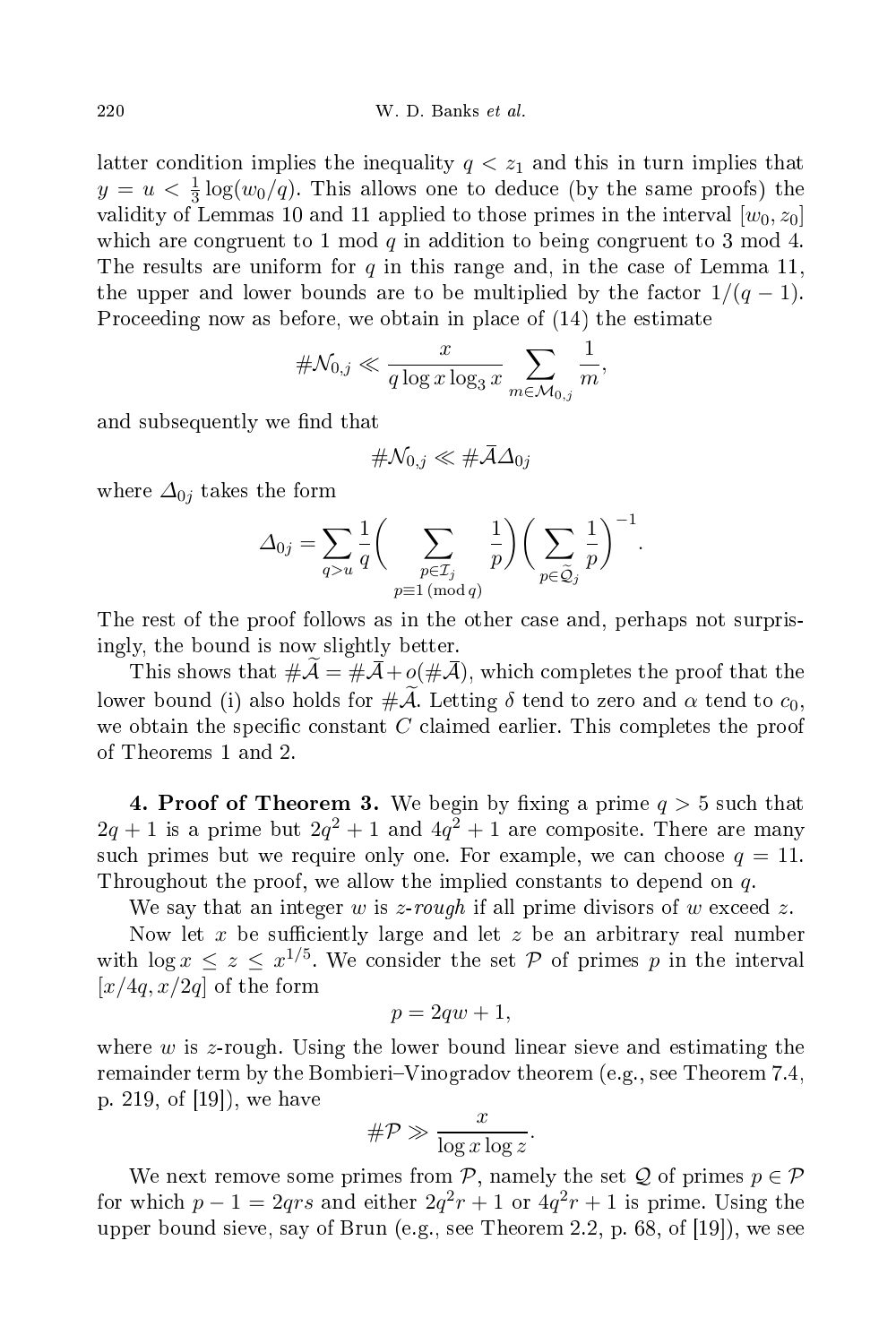that for every fixed s the cardinality of the set  $\mathcal{Q}_s$  of such primes  $p \in \mathcal{P}$  does not ex
eed

$$
\#\mathcal{Q}_s \ll \frac{x}{s} \prod_{\substack{l \leq z \\ l \nmid s}} \left(1 - \frac{3}{l}\right) \prod_{\substack{z < l \leq x/s \\ l \nmid s}} \left(1 - \frac{2}{l}\right) \prod_{l \mid s} \left(1 - \frac{1}{l}\right)
$$
\n
$$
\ll \frac{x}{s} \cdot \frac{1}{(\log(x/s))^2 \log z} \cdot \frac{s}{\varphi(s)}.
$$

Clearly, any admissible s is either 1 or is z-rough. For  $s = 1$ , we have

$$
\#\mathcal{Q}_1 \ll \frac{x}{(\log x)^2 \log z}.
$$

If s is z-rough then, recalling that  $z \ge \log x$ , we have

$$
\sum_{l|s} \frac{1}{l} \le \frac{1}{z} \sum_{l|s} 1 = o\left(\frac{\log x}{z}\right) = o(1),
$$

thus  $\varphi(s) = (1+o(1))s$ . We also remark that by the condition on q, we have  $r > 1$  and therefore  $r > z$  (since  $(p - 1)/2q$  is z-rough). We thus obtain

$$
\sum_{\substack{s < x/z \\ s \text{ z-rough}}} \# \mathcal{Q}_s \ll \frac{x}{\log z} \sum_{\substack{s < x/z \\ s \text{ z-rough}}} \frac{1}{s(\log(x/s))^2}
$$
\n
$$
\ll \frac{x}{\log z} \sum_{\substack{\log z - 1 \le j \le \log x + 1}} \sum_{\substack{x/e^{j-1} \le s < x/e^j \\ s \text{ z-rough}}} \frac{1}{s(\log(x/s))^2}
$$
\n
$$
\ll \frac{1}{\log z} \sum_{\substack{\log z - 1 \le j \le \log x + 1}} \frac{e^j}{j^2} \sum_{\substack{x/e^{j-1} \le s < x/e^j \\ s \text{ z-rough}}} 1.
$$

But, again by the upper bound sieve, for  $j \ge \log z - 1$ , we have

$$
\sum_{\substack{x/e^{j-1}\leq s
$$

Thus,

$$
\sum_{\substack{s < x/z \\ s \; z\text{-rough}}} \# \mathcal{Q}_s \ll \frac{x}{(\log z)^2} \sum_{\log z - 1 \leq j \leq \log x + 1} \frac{1}{j^2} \ll \frac{x}{(\log z)^3}.
$$

The above estimate ould have been alternatively obtained by partial summation. Hen
e, from the above bounds, we derive

$$
\#\mathcal{Q} \leq \#\mathcal{Q}_1 + \sum_{\substack{s < x/z \\ s \text{ z-rough}}} \#\mathcal{Q}_s \ll \frac{x}{(\log z)^3}.
$$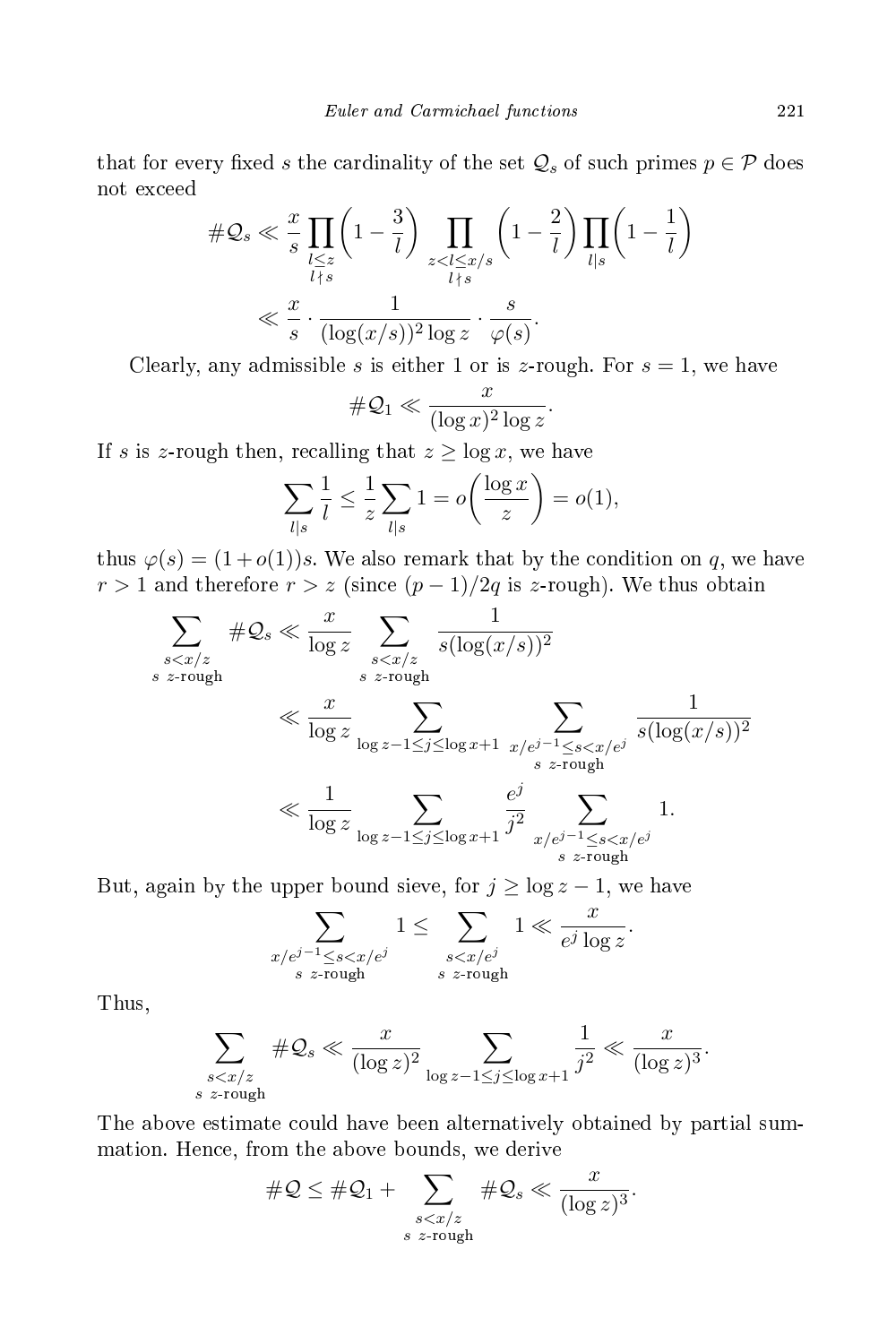Thus, if we define

$$
z = \exp(c\sqrt{\log x}),
$$

for some appropriate constant  $c > 0$ , then the set  $\mathcal{R} = \mathcal{P} \setminus \mathcal{Q}$  satisfies

$$
\#\mathcal{R} \ge \#\mathcal{P} - \#\mathcal{Q} \gg \frac{x}{\log x \log z} \gg \frac{x}{(\log x)^{3/2}}.
$$

For each  $p \in \mathcal{R}$ , we consider the integer  $n = (2q + 1)p$ . We then have

$$
\varphi(n) = 2q(p-1) = 4q^2 \frac{p-1}{2q},
$$

where  $(p-1)/2q > q$ . The values of  $\varphi(n)$  are distinct as p varies, and each of them satisfies  $\varphi(n) \leq x$ . Thus, to complete the proof of Theorem 3, it suffices to show that  $\varphi(n) \notin \mathcal{L}$  for each  $p \in \mathcal{R}$ .

Suppose, on the contrary, that  $\varphi(n) \in \mathcal{L}$  for some  $p \in \mathcal{R}$ ; that is,

(15) 
$$
\lambda(m) = 4q^2 \frac{p-1}{2q}
$$

for some m. Since  $q^2 | \lambda(m)$ , we must have  $q^2 | \lambda(r^e)$  for some prime r with  $r^e \parallel m$ . This could happen in only two ways, both of which can be ruled out in our situation:

• If  $q | m$ , then  $q-1 | \lambda(m)$ . But (15) implies that

$$
q-1\mid 4\,\frac{p-1}{2q},
$$

which cannot happen for large x since  $(p-1)/2q$  is z-rough for  $p \in \mathcal{R}$ and  $5 < q < z$ .

• If  $q\nmid m$ , then  $q^2 | \lambda(r^e)$  implies that  $q^2 | r-1$  (since  $r | m$ ), from which it follows that  $2q^2 | r - 1$  and

$$
r-1\,|\,4q^2\,\frac{p-1}{2q}.
$$

Thus, r must have one of the following forms:

$$
r = 2q^2s + 1
$$
 or  $r = 4q^2s + 1$ ,

for some integer divisor s of  $(p-1)/2q$ . However, for  $s = 1$  this has been already eliminated by the choice of  $q$ , and for  $s > 1$  this is impossible by our construction of the set  $\mathcal{R}$ .

This on
ludes the proof of Theorem 3.

**5. Proof of Theorem 4.** We begin with a result that is implicit in  $|12|$ ; see also the variant given explicitly as Lemma 2 of  $[20]$ .

LEMMA 12. For some absolute constant  $c_1 > 0$ ,  $\lambda(n)$  is divisible by all prime powers  $l^k \leq y$  for a set  $\mathcal N$  of positive integers  $n \leq x$  of cardinality

$$
\# \mathcal{N} = x + O(xy \exp(-c_1 y^{-1} \log_2 x)).
$$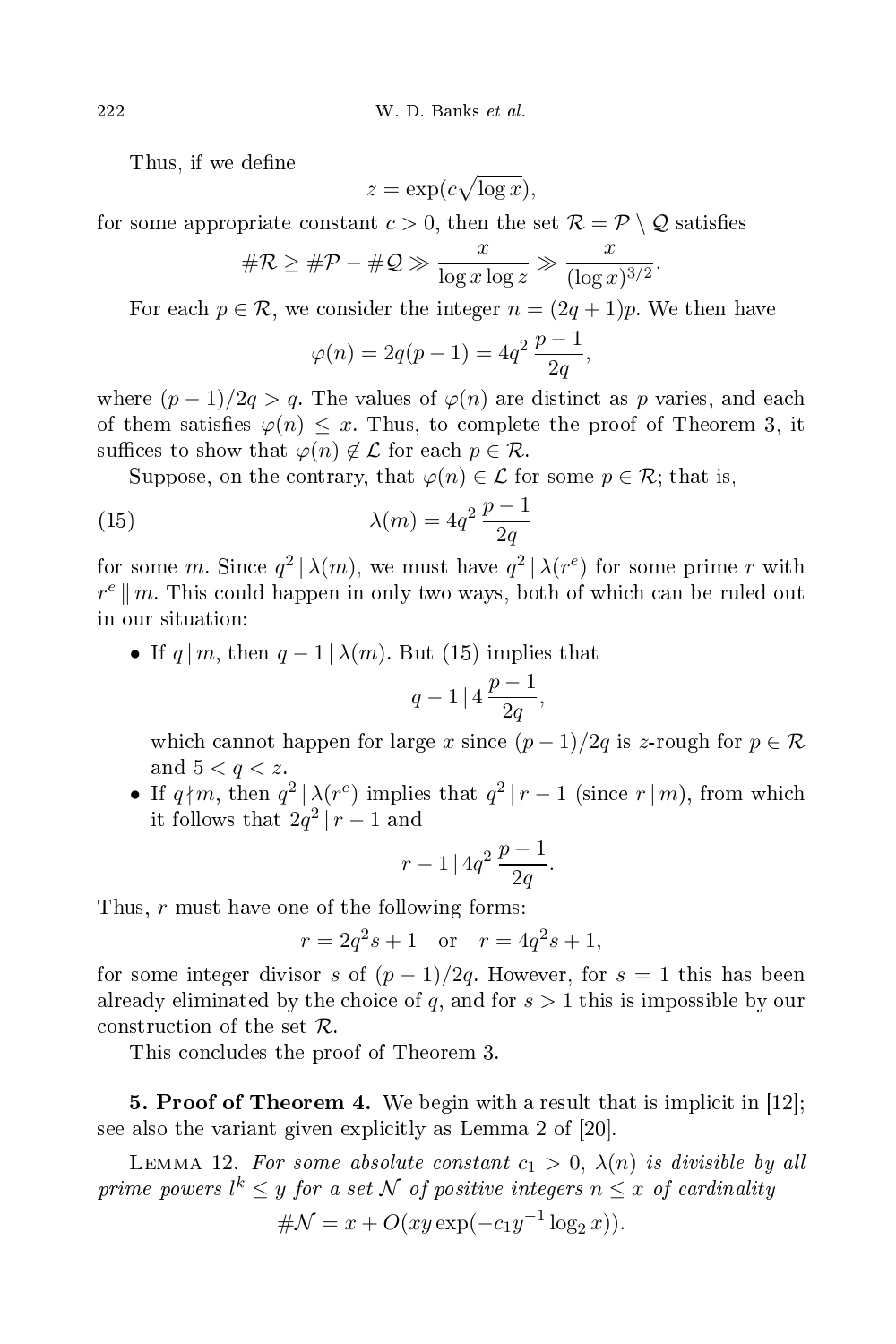*Proof.* Following the argument in the proof of Theorem 4.1 of  $[12]$  (see also Theorem 3.4 of [12]), we see that if  $l^k \leq \log_2 x$ , then

$$
\max_{q|n} \operatorname{ord}_l(q-1) \le k
$$

for at most  $O(x \exp(-c_1 l^{-k} \log_2 x))$  positive integers  $n \leq x$ , where  $c_1 > 0$  is

We are now ready to prove Theorem 4. We assume that  $\beta$  is a real number in the interval  $(0,1)$  such that for some constant  $c_2 > 0$  and every sufficiently large  $z > 0$ , there are at least  $z/(\log z)^{c_2}$  primes p in the interval  $\mathcal{J} = [z/(\log z)^{c_2}, z]$  such that all prime divisors of  $p-1$  are of size at most  $w=z^{\beta}$ 

For some sufficiently large  $y > 0$  we choose  $z = (y/(\log y)^{c_2+1})^{1/\beta}$  and let  $\mathcal N$  be the set of Lemma 12.

For each prime  $l \leq w$ , the number of primes  $p \in \mathcal{J}$  for which  $l^k | p - 1$ for some power  $l^k > y$  is at most  $O(z/y)$ . Thus the number of primes  $p \in \mathcal{J}$ divisible by a power  $l^k > y$  of some prime  $l \leq w$  is at most

$$
O(zw/y) = o(z/(\log z)^{c_2})
$$

because of the above choice of z. Therefore, there exists a set  $P$  with at least  $s = \#P \geq z/2(\log z)^{c_2}$  primes p in the interval J, such that each prime  $p \in \mathcal{P}$  satisfies

$$
(p-1) | \prod_{l^k \le y} l^k,
$$

where the product is taken over all the primes  $l \leq w$ .

It is clear that if  $n \in \mathcal{N}$  and m is squarefree, coprime to n, and such that all its prime factors are in P, then  $\lambda(n) = \lambda(nm)$ ; in particular,  $n \notin C_{\lambda}(x)$ .

To prove part (i) of Theorem 4 we begin by applying Lemma 12 with

$$
y = c_3 \log_2 x / \log_3 x,
$$

where  $c_3 = c_1/2$ , obtaining the estimate

$$
\#N = x + O(x/\log_2 x).
$$

The set  $\mathcal E$  of  $n \in \mathcal N$  such that n is divisible by p for at least  $r = |\log z|$ primes  $p \in \mathcal{P}$  has cardinality at most

$$
\#\mathcal{E} \leq \sum_{\substack{p_1 < \dots < p_r \\ p_i \in \mathcal{P}, i = 1, \dots, r}} \frac{x}{p_1 \cdots p_r} \leq x \cdot \frac{1}{r!} \bigg( \sum_{p \in \mathcal{P}} \frac{1}{p} \bigg)^r.
$$

Extending the summation in the last sum over all primes in the interval  $\mathcal J$ and using the Mertens formula, we derive that

$$
\sum_{p \in \mathcal{P}} \frac{1}{p} \le \sum_{p \in \mathcal{J}} \frac{1}{p} = \log_2 z - \log_2 (z/(\log z)^{c_2}) + O(1/\log z) = o(1).
$$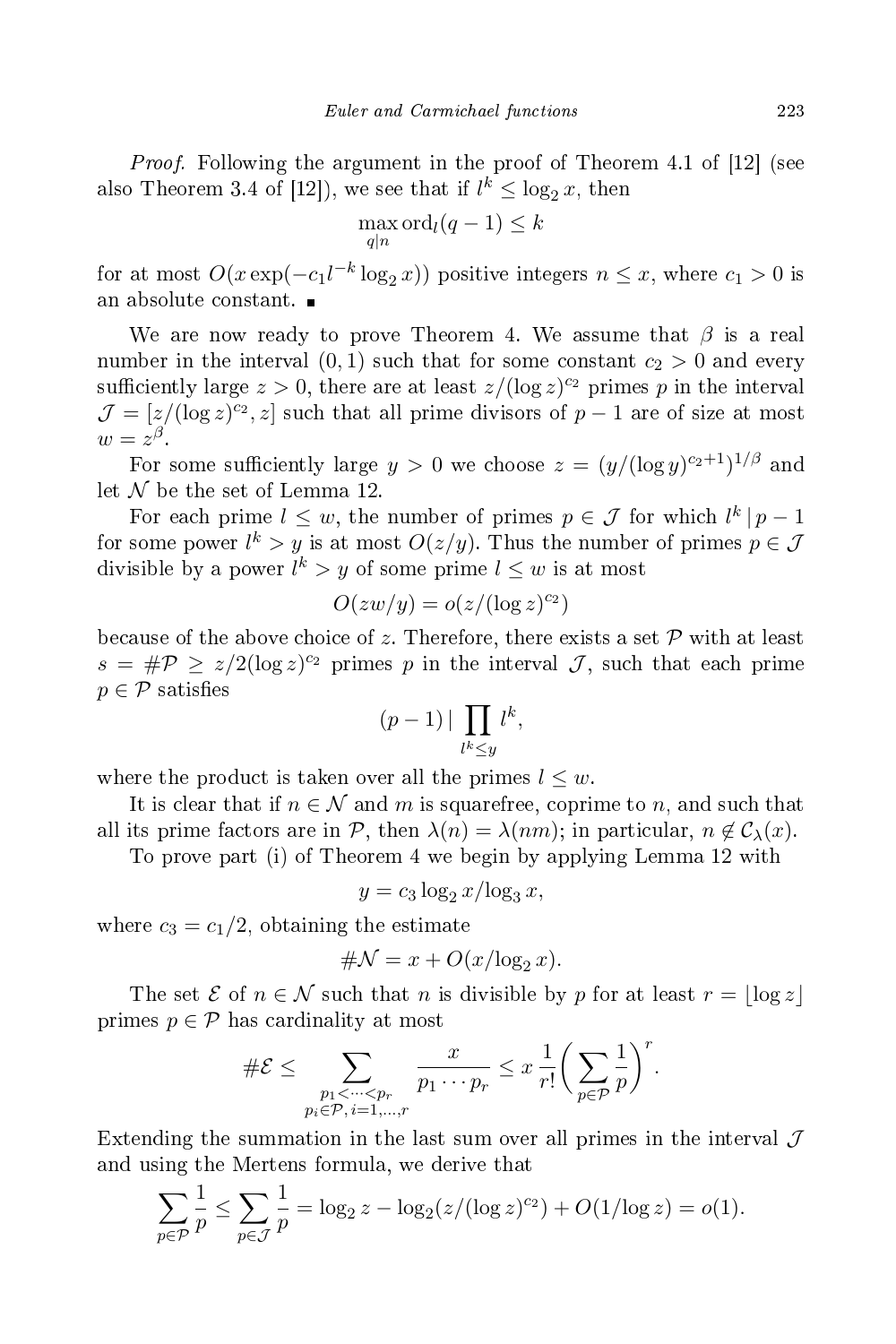Using the inequality  $e^r \geq r^r/r!$  we see that, for sufficiently large x,

$$
\#\mathcal{E} \le x \left(\frac{e}{r}\right)^r = x z^{-(1+o(1))\log_2 z} \ll \frac{x}{\log_2 x}.
$$

Therefore, for all positive integers  $n \in \mathcal{N} \setminus \mathcal{E}$  we have

$$
\ell(n) \ge 2^{s-r} = \exp(z^{1+o(1)}) = \exp(y^{1/\beta + o(1)}) = \exp((\log_2 x)^{1/\beta + o(1)}).
$$

Clearly  $\#(\mathcal{N} \setminus \mathcal{E}) = x + O(x/\log_2 x)$  for the above choice of parameters. By a result of Baker and Harman [1], one can take  $\beta = 0.2961$ . Since  $1/\beta > 10/3$ , this finishes the proof of part (i) of Theorem 4.

To prove part (ii) of Theorem 4 we hoose

$$
y = (\log_2 x)^{\beta/(1+\beta)}
$$

so that

$$
\# \mathcal{N} = x + O(x \exp(-(\log_2 x)^{1/(1+\beta)+o(1)}))
$$

by Lemma 12.

As before, we see that  $\ell(n) \geq 2$  for any  $n \in \mathcal{N}$  unless

$$
\prod_{p\in\mathcal{P}}p\,\Big|\,n,
$$

which holds on a set  $\widetilde{\mathcal{E}} \subset \mathcal{N}$  of cardinality at most

$$
\#\widetilde{\mathcal{E}} \le x \prod_{p \in \mathcal{P}} p^{-1} \le x(z/(\log z)^{c_2})^{-(\#\mathcal{P})} = x \exp(-z^{1+o(1)})
$$

$$
= x \exp(-y^{1/\beta + o(1)}) = x \exp(-(\log_2 x)^{1/(1+\beta) + o(1)}).
$$

Again, using the result of Baker and Harman [1] one can take  $\beta = 0.2961$ . Since  $1/(1+\beta) > 0.77$ , this finishes the proof of part (ii) of Theorem 4.

6. Proof of Theorem 5. Let  $k(m)$  denote the squarefree kernel of an integer  $m \in \mathbb{N}$ , that is,

$$
k(m) = \prod_{p|m} p.
$$

The following result, which is based on the Rankin method, is contained in Theorem 13 in Section II.1.5 of  $[25]$ :

LEMMA 13. Uniformly for  $x \ge y \ge 2$ , we have

$$
\#\{m \le x : k(m) \le y\} \ll y(\log y) \exp(\sqrt{8\log(x/y)})
$$

We also need the following result, which is a variant of Lemma 2.9 in  $[15]$ :

LEMMA 14. The number of  $n \in \mathcal{C}_{\varphi}$  with  $n \leq x$  for which either  $d^2 | \varphi(n)$ or  $d^2 | n$  for some  $d > y$  is at most  $O(x/y)$ .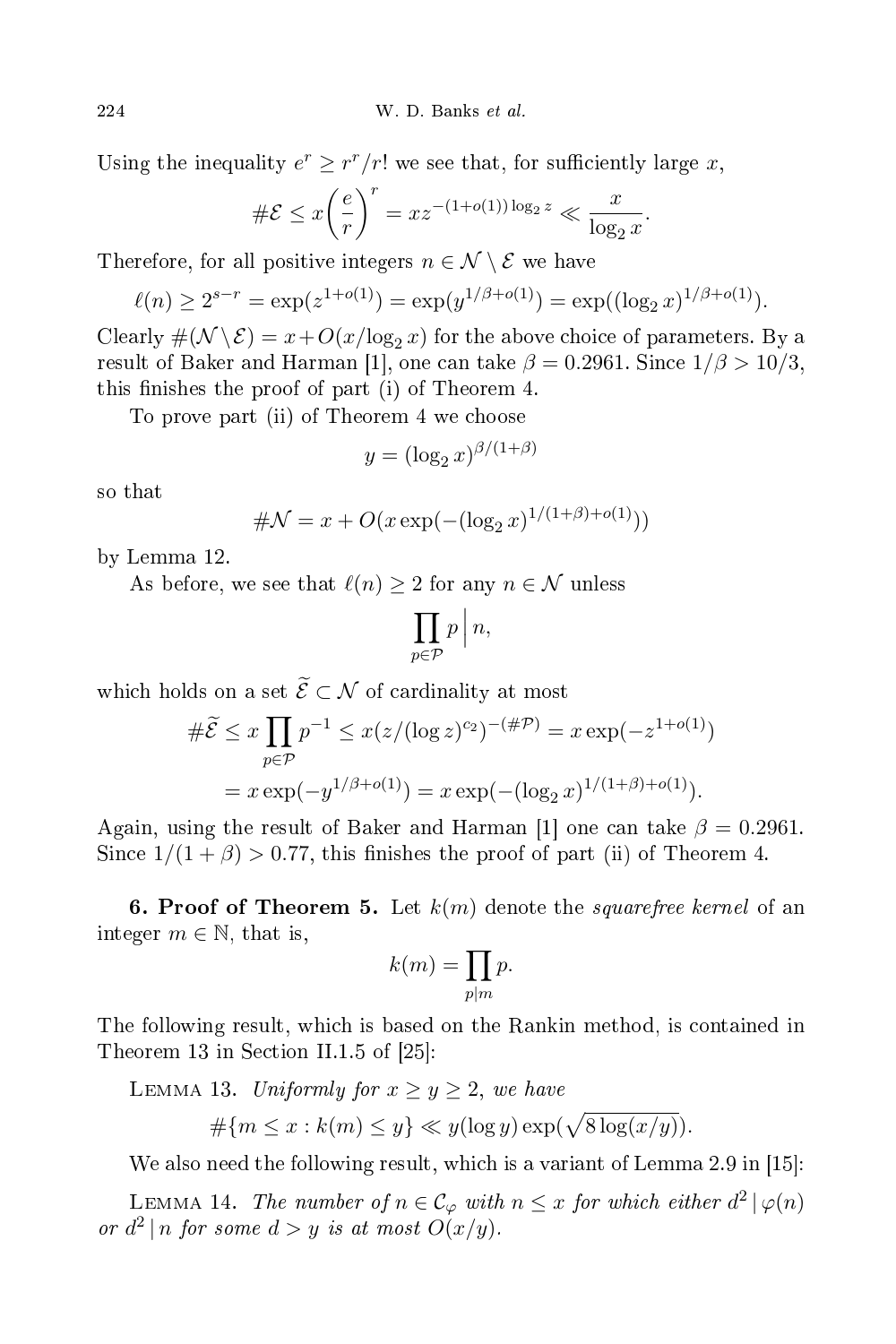*Proof.* For each d there are obviously  $O(x/d^2)$  values of n with  $d^2 | n$ , and also  $O(x/d^2)$  values of  $\varphi(n)$  with  $d^2|\varphi(n)|$ . Because  $n \in C_{\varphi}$ , the total number of possible values of *n* for each *d* is  $O(x/d^2)$ . Summing up over all  $d > y$  finishes the proof.

We are now prepared to prove Theorem 5. Let  $n \leq x$  be a primitive counterexample to the Carmichael conjecture, that is,  $n \in C^*_\varphi(x)$ . Let  $\varphi(n)$  $= m$ . If p is any prime dividing n with  $p^{\alpha} \parallel n$ , then

$$
m = \varphi(n) = \varphi(p^{\alpha}) \varphi(n/p^{\alpha}) = p^{\alpha-1}(p-1) \varphi(n/p^{\alpha}).
$$

Since  $n/p^{\alpha}$  is a proper divisor of n, and n is primitive,  $n/p^{\alpha} \notin C_{\varphi}$ ; hence,  $\varphi(n/p^{\alpha}) = \varphi(s)$  for some integer  $s \neq n/p^{\alpha}$ , and

(16) 
$$
m = p^{\alpha - 1}(p - 1)\varphi(s).
$$

We claim that  $p | s$ . Indeed, if this were not true, then from (16) it would follow that

$$
\varphi(n) = m = \varphi(p^{\alpha}s);
$$

however, since  $p^{\alpha}s \neq n$ , this contradicts our assumption that  $n \in C_{\varphi}$ . Having shown that  $p | s$ , from (16) we now see that  $(p-1)^2 | m$ , and this holds for every prime  $p$  dividing  $n$ .

Now let  $q$  be an arbitrary prime divisor of  $m$ . We have

$$
q \mid m
$$
 and  $m = \varphi(n) = \prod_{p^{\alpha} \mid n} p^{\alpha - 1}(p - 1).$ 

If  $q | p^{\alpha-1}$  for some p and  $\alpha$ , then  $p = q$ ,  $\alpha \geq 2$ , and therefore  $q^2 | n$ . On the other hand, if  $q \nmid p^{\alpha-1}$  whenever  $p^{\alpha} \parallel n$ , it follows that  $q \parallel p-1$  for some  $p \mid n$ , and by the above analysis we find that  $q^2 | (p-1)^2 | m$ . Thus, we have shown that

(17) 
$$
q \mid m \Rightarrow q^2 \mid m \text{ or } q^2 \mid n.
$$

We now write

$$
\#\mathcal{C}^*_{\varphi}(x) = \#\{n \in \mathcal{C}^*_{\varphi}(x) : k(\varphi(n)) \leq z\} + \#\{n \in \mathcal{C}^*_{\varphi}(x) : k(\varphi(n)) > z\},\
$$

where z is a real parameter in the interval  $[2, x]$ , to be specified in a moment. Noting that the map  $n \mapsto \varphi(n)$  is injective on  $\mathcal{C}_{\varphi}$ , and using Lemma 13, we bound the first contribution by

$$
#{n \in C^*_{\varphi}(x) : k(\varphi(n)) \le z} \le #{m \le x : k(m) \le z}
$$
  

$$
\ll z(\log z) \exp(\sqrt{8 \log(x/z)}).
$$

For the second contribution, if  $n \in \mathcal{C}^*_{\varphi}(x)$ ,  $m = \varphi(n)$ , and  $k(m) > z$ , we define

$$
d_1 = \prod_{q^2 \mid m} q, \quad d_2 = \prod_{q^2 \mid n} q.
$$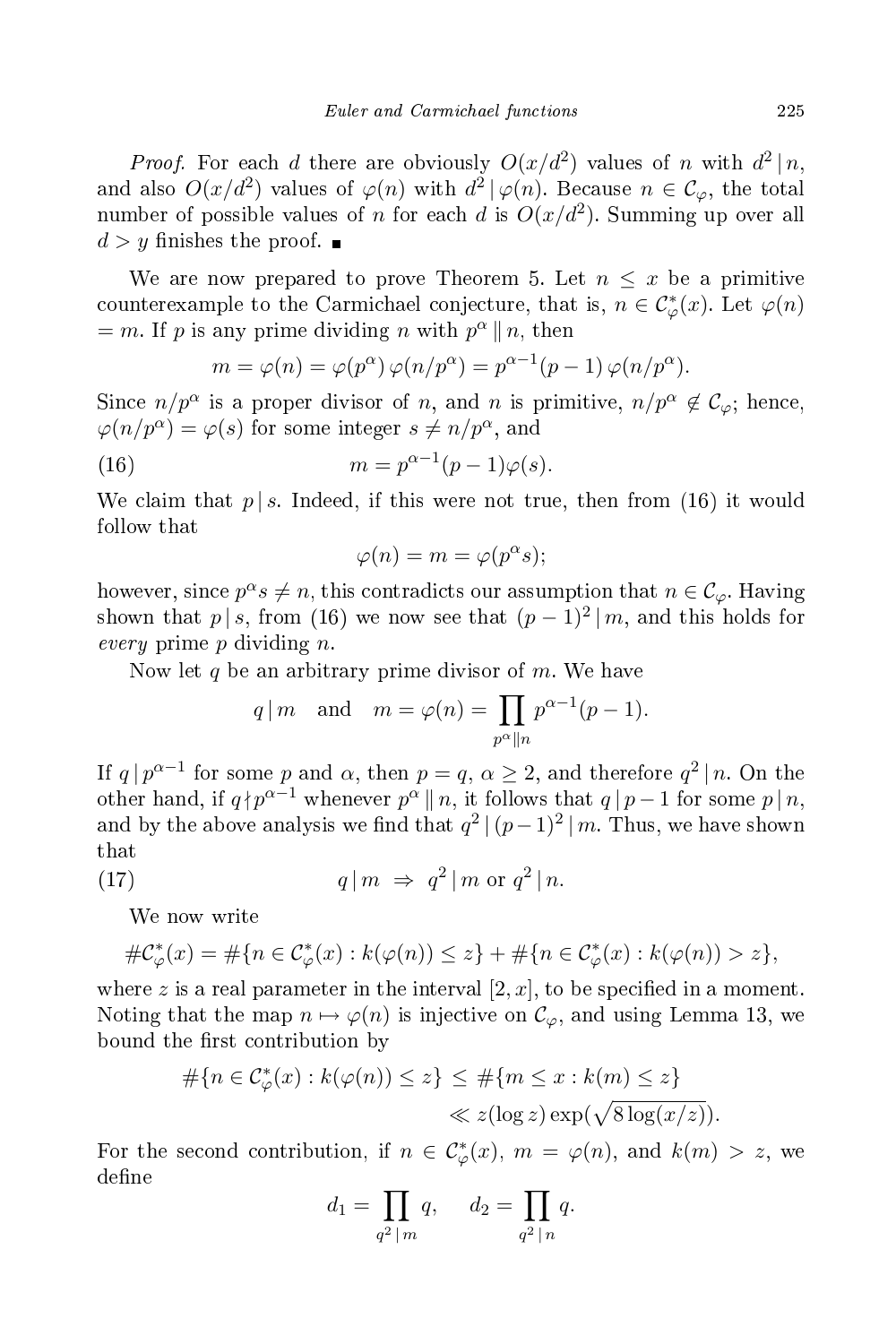Using (17), it follows that

$$
d_1 d_2 \ge \prod_{q^2 | m \text{ or } q^2 | n} q \ge k(m) > z;
$$

hence, either  $d_1 > \sqrt{z}$  or  $d_2 > \sqrt{z}$ . Since  $d_1^2 \mid m$  and  $d_2^2 \mid n$ , Lemma 14 implies that

$$
\#\{n \in \mathcal{C}^*_{\varphi}(x) : k(\varphi(n)) > z\} \ll x/\sqrt{z}.
$$

Therefore,

$$
\#\mathcal{C}^*_{\varphi}(x) \ll z(\log z) \exp(\sqrt{8\log(x/z)}) + x/\sqrt{z}.
$$

Choosing  $z = x^{2/3}$  (in order to balance these terms), we complete the proof of Theorem 5.

7. Proof of Theorem 6. We recall that  $\mathcal{C}_{\lambda}$  is the set of counterexamples to the *Carmichael conjecture for*  $\lambda$ , and  $C_{\lambda}^{*}$  is the set of *primitive* ounterexamples:

$$
C_{\lambda} = \{n : \lambda(m) \neq \lambda(n) \text{ for all } m \neq n\},\
$$
  

$$
C_{\lambda}^* = \{n \in C_{\lambda} : d \notin C_{\lambda} \text{ for all } d \mid n, d < n\}.
$$

For a positive integer n and a prime p, we denote by  $\text{ord}_p(n)$  the largest integer  $\alpha \geq 0$  such that  $p^{\alpha} | n$ . We also denote by  $\vartheta_p(n)$  the largest integer  $\beta \geq 0$  for which  $\lambda(p^{\beta}) | \lambda(n)$ .

LEMMA 15. If  $n \in \mathcal{C}_{\lambda}$ , then  $\vartheta_p(n) = \text{ord}_p(n)$  for every prime p.

*Proof.* Suppose that  $n \in \mathcal{C}_{\lambda}$ , and let p be an arbitrary prime number. Put  $\alpha = \text{ord}_p(n)$  and  $\beta = \vartheta_p(n)$ . Since  $p^{\alpha} | n$ , it follows that  $\lambda(p^{\alpha}) | \lambda(n)$ ; thus,  $\beta \geq \alpha$ . On the other hand, since  $\lambda(p^{\beta}) | \lambda(n)$ , we have

$$
\lambda(n) = [\lambda(p^{\beta}), \lambda(n)] = [\lambda(p^{\beta}), \lambda(p^{\alpha}), \lambda(n/p^{\alpha})].
$$

It cannot be true that  $\beta > \alpha$ , for otherwise we would have

$$
\lambda(n) = [\lambda(p^{\beta}), \lambda(n/p^{\alpha})] = \lambda(np^{\beta - \alpha}),
$$

which is impossible since  $n \in \mathcal{C}_{\lambda}$  but  $n \neq np^{\beta-\alpha}$ . Therefore,  $\beta = \alpha$ .

COROLLARY 16. If  $n \in \mathcal{C}_{\lambda}$ , then  $p | n$  if and only if  $p - 1 | \lambda(n)$ .

*Proof.* By Lemma 15, for any  $n \in \mathcal{C}_{\lambda}$ , we have  $\text{ord}_p(n) \geq 1$  if and only if  $\vartheta_p(n) \geq 1$ , and the result follows.  $\blacksquare$ 

LEMMA 17. If  $n \in \mathcal{C}_{\lambda}$ , then  $2^4 | n$ , and for every prime p dividing n, we have

$$
\operatorname{ord}_p(\lambda(n)) = \begin{cases} \operatorname{ord}_2(n) - 2 & \text{if } p = 2, \\ \operatorname{ord}_p(n) - 1 & \text{if } p \neq 2. \end{cases}
$$

*Proof.* Let  $n \in \mathcal{C}_{\lambda}$  be fixed. Since  $\lambda(1) = \lambda(2)$  and  $\lambda(4) = \lambda(8)$ , it is easy to see that  $2^4 | n$ . Put  $\alpha = \text{ord}_2(\lambda(n)) \geq 2$ ; since  $2^{\alpha} = \lambda(2^{\alpha+2})$ , it follows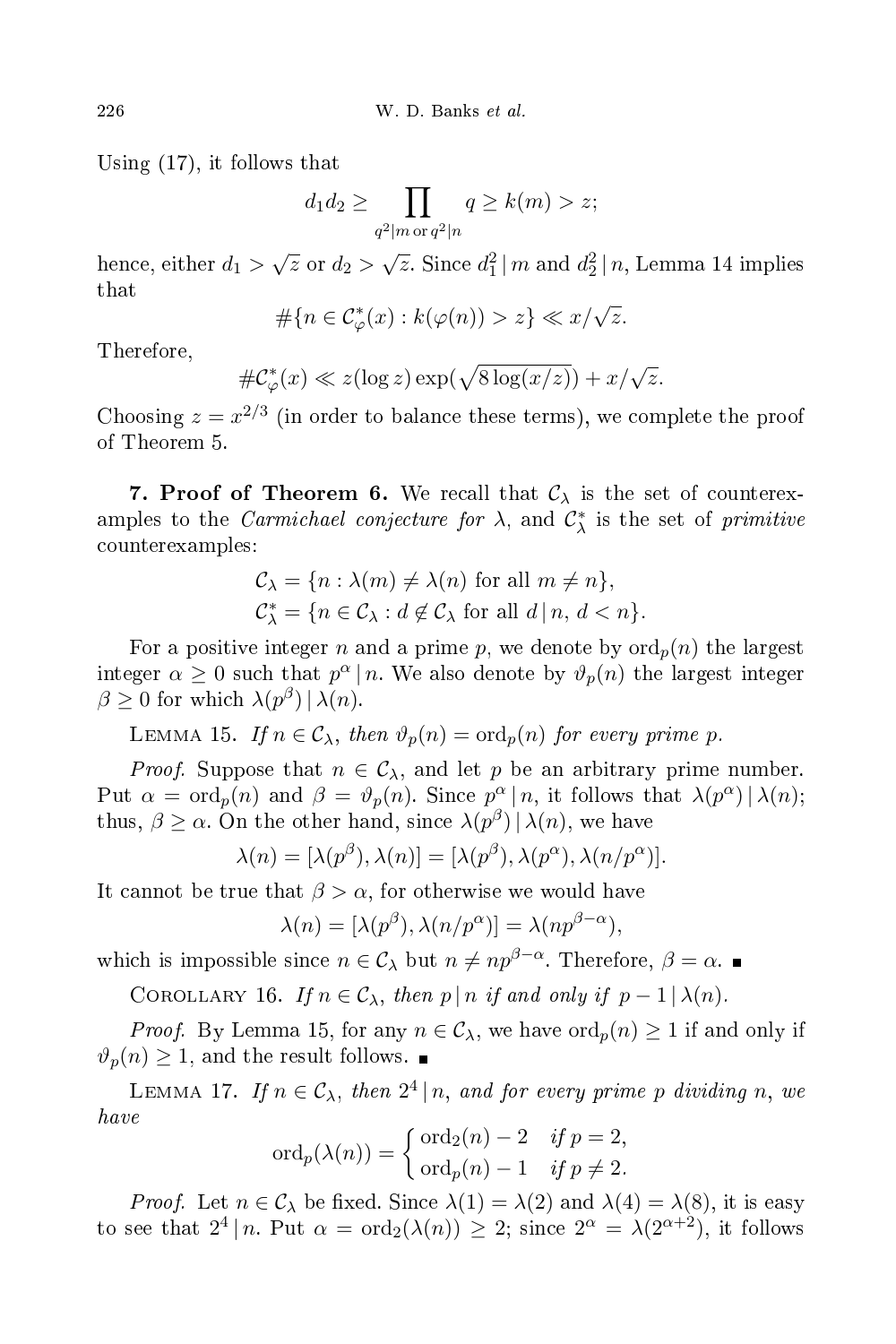that  $\alpha + 2 = \vartheta_2(n)$ . By Lemma 15,  $\vartheta_2(n) = \text{ord}_2(n)$ ; thus,  $\text{ord}_2(\lambda(n)) =$  $\operatorname{ord}_2(n) - 2$ .

Now let p be an odd prime dividing n. By Corollary 16,  $p-1 | \lambda(n)$ . Put  $\beta = \text{ord}_p(\lambda(n)) \geq 0$ ; since  $p^{\beta}(p-1) = \lambda(p^{\beta+1})$ , it follows that  $\beta + 1 = \vartheta_p(n)$ . By Lemma 15,  $\vartheta_p(n) = \text{ord}_p(n)$ ; therefore,  $\text{ord}_p(\lambda(n)) = \text{ord}_p(n) - 1$ .

Recall that an integer  $n \geq 2$  is said to be *powerful* if  $p^2 | n$  for every prime p dividing n.

LEMMA 18. If  $n \in C^*_{\lambda}$ , then n is powerful.

*Proof.* Let  $n \in C_{\lambda}^*$  be fixed. Since  $2^4 | n$  by Lemma 17, it suffices to show that  $p^2 | n$  for every odd prime p dividing n.

Since *n* is primitive,  $\lambda(n/p) = \lambda(\tilde{n})$  for some  $\tilde{n} \neq n/p$ . Assuming that  $\mathrm{ord}_p(n) = 1$ , it follows that

$$
\lambda(n) = [\lambda(p), \lambda(n/p)] = [p-1, \lambda(\widetilde{n})].
$$

If  $p \nmid \tilde{n}$ , this implies that  $\lambda(n) = \lambda(\tilde{n}p)$ , which is impossible since  $n \in C_{\lambda}$  but  $\widetilde{np} \neq n$ . On the other hand, if  $p | \widetilde{n}$ , then  $p-1 | \lambda(\widetilde{n})$ , and we deduce that  $\lambda(n) = \lambda(\tilde{n}) = \lambda(n/p)$ , which is again impossible. Thus,  $\text{ord}_p(n) \geq 2$ .

COROLLARY 19. If  $n \in C^*_{\lambda}$ , then  $p^2 | n$  if and only if  $p - 1 | \lambda(n)$ .

*Proof.* If  $p-1 \mid \lambda(n)$ , then  $p \mid n$  by Corollary 16; hence,  $p^2 \mid n$  by Lemma 18. The onverse is obvious.

For a positive integer n and a prime p, let us denote by  $\Theta_p(n)$  the largest integer  $\alpha \geq 0$  such that  $p^{\alpha} | \lambda(k(n))$ ; in other words,

$$
\Theta_p(n) = \text{ord}_p(\lambda(k(n))) = \max_{q|n} \text{ord}_p(q-1),
$$

where q varies over the primes dividing n and where, as in Section 6,  $k(n)$ is the squarefree kernel of n. Note that, since  $\text{ord}_p(p-1) = 0, \Theta_p(n) =$  $\Theta_p(n/p^{\text{ord}_p(n)})$ .

LEMMA 20. If  $n \in \mathcal{C}_{\lambda}$ , then  $\Theta_2(n) \geq 1$ .

*Proof.* If  $n \in \mathcal{C}_{\lambda}$ , n must have an odd prime factor p, for otherwise  $n = 2^{\alpha}$ with  $\alpha \ge 4$  (Lemma 17), and  $\lambda(n) = \lambda(2^{\alpha}) = \lambda(3 \cdot 2^{\alpha}) = \lambda(3n)$ . Since  $2 \mid p-1$ , it follows that  $\Theta_2(n) \geq 1$ .

LEMMA 21. If  $n \in C^*_{\lambda}$ , then for every prime p dividing n, we have

$$
ord_p(n) = \begin{cases} \Theta_2(n) + 3 & \text{if } p = 2, \\ \Theta_p(n) + 2 & \text{if } p \neq 2. \end{cases}
$$

*Proof.* Let  $n \in C_{\lambda}^*$  be fixed. If  $\alpha = \text{ord}_2(n)$ , then  $\alpha \geq 4$  and  $\text{ord}_2(\lambda(n)) =$  $\alpha - 2$  by Lemma 17. If  $\beta = \Theta_2(n)$ , we also have  $2^{\beta} |\lambda(k(n))| \lambda(n)$ ; thus,  $\alpha \geq \beta + 2$ .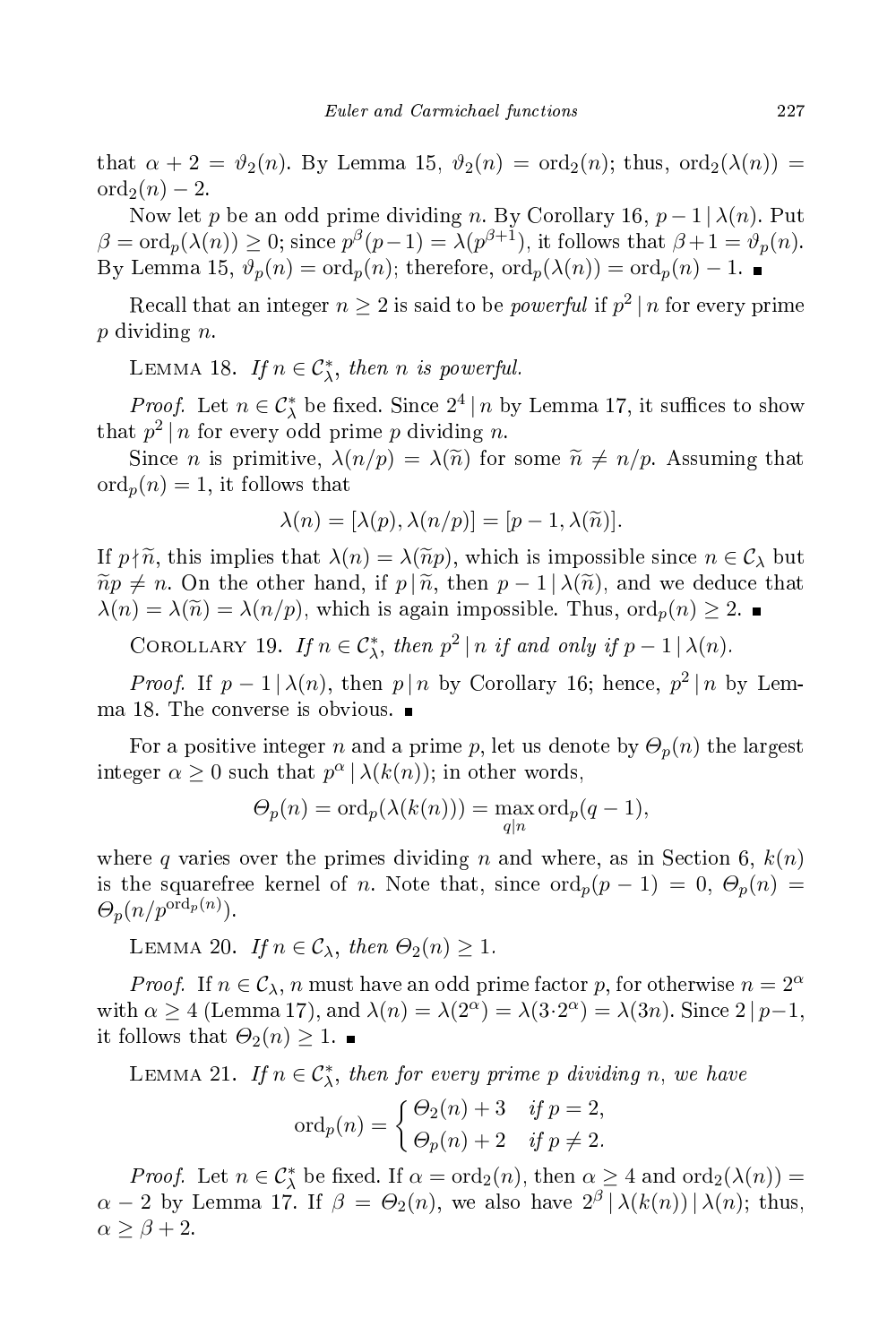Suppose that  $\alpha = \beta + 2$ . Since  $\lambda(n) = [2^{\alpha-2}, \lambda(n/2^{\alpha})]$ , and ord<sub>2</sub>( $\lambda(n/2^{\alpha})$ ) = ord<sub>2</sub>([ $p^{\gamma-1}(p-1): p^{\gamma} || n/2^{\alpha}]$ ) = ord<sub>2</sub>([( $p-1): p | n]$ )  $=$  ord<sub>2</sub>( $\lambda$ (k(n))) =  $\Theta_2(n) = \beta = \alpha - 2$ ,

it follows that  $\lambda(n) = \lambda(n/2^{\alpha})$ , which is impossible since  $n \in C_{\lambda}$ . Thus,  $\alpha \neq \beta + 2$ , and it follows that  $\alpha \geq \beta + 3$ .

To complete the proof in this case, we now show that if  $\alpha \geq \beta + 4$ , then  $n/2 \in \mathcal{C}_{\lambda}$ , contradicting the fact that *n* is primitive.

Indeed, suppose that  $\alpha \geq \beta + 4$  and that  $\lambda(n/2) = \lambda(\tilde{n})$  for some positive integer  $\tilde{n}$ . For any prime p dividing  $\tilde{n}$ , we have  $p - 1 \, |\, \lambda(\tilde{n}) = \lambda(n/2) \, |\, \lambda(n);$ thus,  $p^2 | n$  by Corollary 19. This shows that the prime factors of  $\tilde{n}$  are among those of *n*. Put  $\gamma = \text{ord}_2(\tilde{n})$ . As before, we have  $\text{ord}_2(\lambda(n/2^{\alpha})) = \beta$ ; thus,

$$
\lambda(n) = [2^{\alpha-2}, \lambda(n/2^{\alpha})] = 2[2^{\alpha-3}, \lambda(n/2^{\alpha})] = 2\lambda(n/2) = 2\lambda(\tilde{n})
$$

since  $\alpha - 3 > \beta$ . As  $\text{ord}_2(\lambda(n)) = \alpha - 2$ , it follows that

$$
2^{\alpha-3} \|\lambda(\widetilde{n}) = [\lambda(p^{\delta}) : p^{\delta} \|\widetilde{n}].
$$

It cannot be the case that  $2^{\alpha-3} |\lambda(p^{\delta})|$  for an odd prime power  $p^{\delta} > 1$  dividing  $\tilde{n}$ , for this would imply that  $2^{\alpha-3}|p-1$ , and since  $p|n$ , it would then follow that  $\beta = \Theta_2(n) \ge \alpha - 3$ . Therefore,  $2^{\alpha - 3} || \lambda(2^{\gamma})$ , which implies that  $\gamma = \alpha - 1$  (note that  $\alpha \geq 5$  since  $\beta \geq 1$  by Lemma 20). Since the prime factors of  $\tilde{n}$  are among those of  $n, \Theta_2(\tilde{n}) \leq \Theta_2(n)$ ; therefore,

$$
\Theta_2(\widetilde{n}/2^{\gamma}) = \Theta_2(\widetilde{n}) \le \Theta_2(n) = \beta < \alpha - 3 = \gamma - 2,
$$

which implies that  $\text{ord}_2(\lambda(\widetilde{n}/2^{\gamma})) < \gamma - 2$ . Consequently,

$$
\lambda(n) = 2\lambda(\widetilde{n}) = 2[2^{\gamma - 2}, \lambda(\widetilde{n}/2^{\gamma})] = [2^{\gamma - 1}, \lambda(\widetilde{n}/2^{\gamma})] = \lambda(2\widetilde{n}).
$$

Since  $n \in \mathcal{C}_\lambda$ , we deduce that  $\widetilde{n} = n/2$ , and therefore  $n/2 \in \mathcal{C}_\lambda$ . This completes the proof in this ase.

Next, let q be an odd prime dividing n. Put  $\alpha = \text{ord}_q(n)$  and  $\beta = \Theta_q(n)$ . Then  $\alpha \geq 2$  by Lemma 18, and  $\text{ord}_q(\lambda(n)) = \alpha - 1$  by Lemma 17. We also have  $q^{\beta} | \lambda(k(n)) | \lambda(n)$ ; therefore,  $\alpha \geq \beta + 1$ .

Suppose that  $\alpha = \beta + 1$ . Since  $\lambda(n) = [q^{\alpha-1}(q-1), \lambda(n/q^{\alpha})]$ , and

$$
\begin{aligned} \n\text{ord}_q(\lambda(n/q^{\alpha})) &= \text{ord}_q([\lambda(p^{\gamma}) : p^{\gamma} \, \| \, n/q^{\alpha}]) = \text{ord}_q([(p-1) : p \, | \, n]) \\ \n&= \text{ord}_q(\lambda(k(n))) = \Theta_q(n) = \beta = \alpha - 1, \n\end{aligned}
$$

it follows that  $\lambda(n) = \lambda(n/q^{\alpha-1})$ , which is impossible since  $n \in C_{\lambda}$ . Thus,  $\alpha \neq \beta + 1$ , and it follows that  $\alpha \geq \beta + 2$ .

As before, to complete the proof it suffices to show that  $\alpha \geq \beta + 3$  implies  $n/q \in \mathcal{C}_{\lambda}$ . Thus, suppose that  $\alpha \geq \beta + 3$  and that  $\lambda(n/q) = \lambda(\widetilde{n})$  for some positive integer  $\tilde{n}$ . Again, it is easy to see that the prime factors of  $\tilde{n}$  are among those of n. Put  $\gamma = \text{ord}_q(\tilde{n})$ . Since  $\text{ord}_q(\lambda(n/q^{\alpha})) = \beta$ , we have

$$
\lambda(n) = [q^{\alpha-1}(q-1), \lambda(n/q^{\alpha})] = q[q^{\alpha-2}(q-1), \lambda(n/q^{\alpha})] = q\lambda(n/q) = q\lambda(\tilde{n})
$$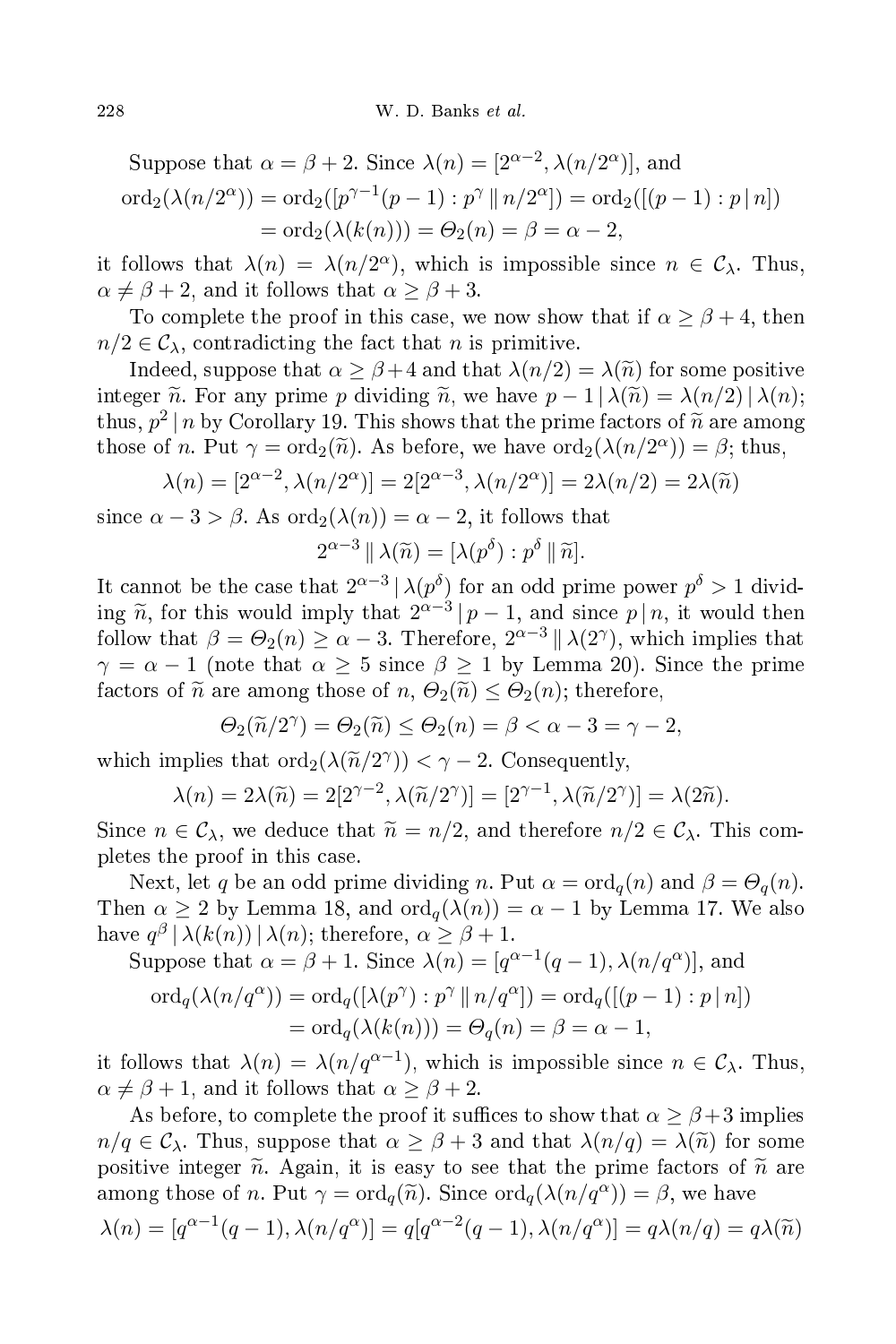since  $\alpha - 2 > \beta$ . As  $\text{ord}_q(\lambda(n)) = \alpha - 1$ , it follows that

$$
q^{\alpha-2} \|\lambda(\widetilde{n}) = [\lambda(p^{\delta}) : p^{\delta} \| \widetilde{n}].
$$

Arguing as before, it cannot be the case that  $q^{\alpha-2} |\lambda(p^{\delta})$  for a prime power  $p^{\delta} > 1$  dividing  $\widetilde{n}$ ; therefore,  $q^{\alpha-2} \parallel \lambda(q^{\gamma})$ , which implies that  $\gamma = \alpha - 1$ . Since the prime factors of  $\tilde{n}$  are among those of  $n, \Theta_q(\tilde{n}) \leq \Theta_q(n)$ ; therefore,

$$
\Theta_q(\widetilde{n}/q^{\gamma}) = \Theta_q(\widetilde{n}) \le \Theta_q(n) = \beta < \alpha - 2 = \gamma - 1,
$$

which implies that  $\text{ord}_q(\lambda(\widetilde{n}/q^{\gamma})) < \gamma - 1$ . Consequently,

$$
\lambda(n) = q\lambda(\widetilde{n}) = q[q^{\gamma - 1}(q - 1), \lambda(\widetilde{n}/q^{\gamma})] = [q^{\gamma}(q - 1), \lambda(\widetilde{n}/q^{\gamma})] = \lambda(q\widetilde{n}).
$$

Since  $n \in \mathcal{C}_{\lambda}$ , we deduce that  $\tilde{n} = n/q$ , and therefore  $n/q \in \mathcal{C}_{\lambda}$ , which completes the proof.  $\blacksquare$ 

COROLLARY 22. If  $n \in C_{\lambda}^*$ , and  $p = P(n)$  is the largest prime factor of n, then  $\operatorname{ord}_p(n) = 2$ .

*Proof.* Indeed, p cannot divide  $\lambda(k(n))$ . Hence  $\Theta_p(n) = 0$ , and the result follows from Lemma 21.

LEMMA 23. Let  $n \geq 2$  be an integer with the properties:

- $\lambda(n/p) = \lambda(n)/p$  for every prime p dividing n;
- for any prime power  $q^{\alpha} > 1$ ,  $\lambda(q^{\alpha}) |\lambda(n)$  implies  $q^{\alpha} | n$ .

Then  $n \in \mathcal{C}_{\lambda}$ .

*Proof.* Let n be fixed, and suppose that  $\lambda(\tilde{n}) = \lambda(n)$ . For any prime power  $q^{\alpha} > 1$  dividing  $\tilde{n}$ , we have  $\lambda(q^{\alpha}) | \lambda(\tilde{n}) = \lambda(n)$ ; therefore,  $q^{\alpha} | n$ . This shows that  $\tilde{n} | n$ . If  $\tilde{n} \neq n$ , write  $n = \tilde{n} dp$ , where p is a prime dividing  $n/\tilde{n}$ and  $d = n/(\widetilde{n}p)$ . Then

$$
\lambda(n) = \lambda(\widetilde{n}) | \lambda(\widetilde{n}d) = \lambda(n/p) = \lambda(n)/p,
$$

which is impossible. Thus,  $\widetilde{n} = n$ .

We are now ready to prove Theorem 6. Let  $n_1$  and  $n_2$  be two (not necessarily distinct) elements of  $\mathcal{C}_{\lambda}^*$ , and put  $n = (n_1, n_2)$ . Note that  $2^4 | n$  by Lemma 17; in particular,  $n \geq 16$ .

For any prime p dividing n, by Lemma 21 we have

$$
\begin{aligned} \n\text{ord}_p(n) &= \min\{\text{ord}_p(n_1), \text{ord}_p(n_2)\} \\ \n&= \begin{cases} \n\min\{\Theta_2(n_1), \Theta_2(n_2)\} + 3 & \text{if } p = 2, \\ \n\min\{\Theta_p(n_1), \Theta_p(n_2)\} + 2 & \text{if } p \neq 2. \n\end{cases} \n\end{aligned}
$$

Since *n* is a divisor of  $n_1$  and  $n_2$ , for every prime *p* dividing *n* we have

$$
\Theta_p(n) \le \min\{\Theta_p(n_1), \Theta_p(n_2)\};
$$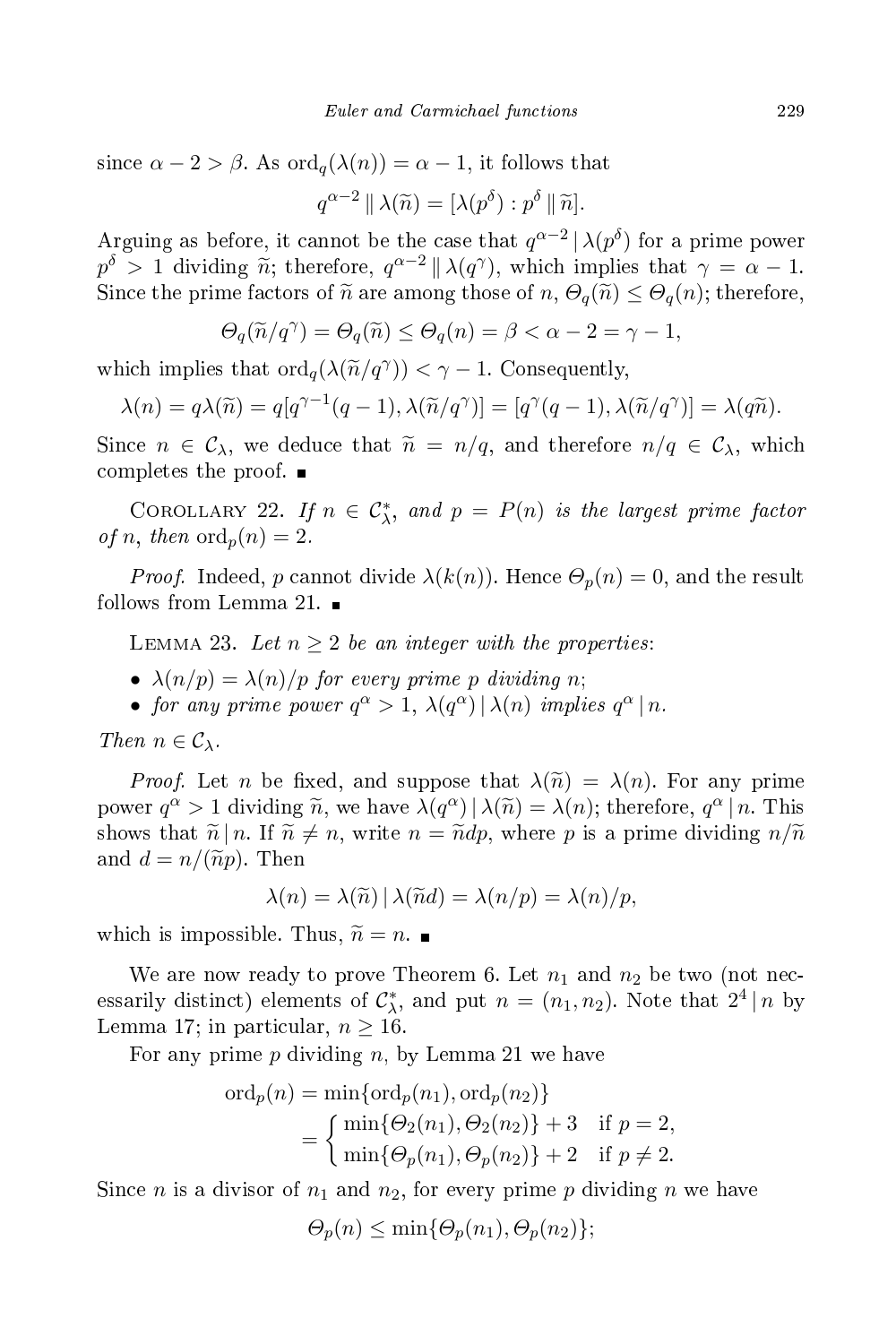therefore,

$$
\mathrm{ord}_p(n) \ge \begin{cases} \Theta_2(n) + 3 & \text{if } p = 2, \\ \Theta_p(n) + 2 & \text{if } p \ne 2. \end{cases}
$$

Moreover,

$$
\Theta_p(n) = \text{ord}_p(\lambda(n/p^{\text{ord}_p(n)}))
$$

as in the proof of Lemma 21. Consequently, if  $\alpha = \text{ord}_2(n)$ , then

$$
\lambda(n/2) = [2^{\alpha-3}, \lambda(n/2^{\alpha})] = 2^{-1}[2^{\alpha-2}, \lambda(n/2^{\alpha})] = \lambda(n)/2,
$$

and for any odd prime p dividing n, with  $\alpha = \text{ord}_p(n)$ , we have

$$
\lambda(n/p) = [p^{\alpha - 2}(p - 1), \lambda(n/p^{\alpha})] = p^{-1}[p^{\alpha - 1}(p - 1), \lambda(n/p^{\alpha})] = \lambda(n)/p.
$$

This shows that n has the first property stated in Lemma 23.

For any prime power  $q^{\alpha} > 1$  such that  $\lambda(q^{\alpha}) |\lambda(n)|$ , it is clear that  $\lambda(q^{\alpha})|\lambda(n_1)$  and  $\lambda(q^{\alpha})|\lambda(n_2)$ . Therefore, using Lemma 15, we have

$$
\alpha \le \min\{\vartheta_q(n_1), \vartheta_q(n_2)\} = \min\{\text{ord}_q(n_1), \text{ord}_q(n_2)\} = \text{ord}_q(n).
$$

This shows that *n* has the second property stated in Lemma 23.

By Lemma 23, we conclude that  $n \in \mathcal{C}_{\lambda}$ . Since  $n_1$  and  $n_2$  are primitive, this shows that  $n_1 = n = n_2$  and completes the proof of the theorem.

8. Numerical results and remarks. Our proofs are constructive and yield specific examples of elements in each of the sets  $\mathcal{F} \cap \mathcal{L}, \mathcal{F} \setminus \mathcal{L}$  and  $\mathcal{L} \setminus \mathcal{F}$ . Numeri
al omputations performed with Pari 2.2.7 provide the following data:

| $\boldsymbol{x}$ | $\#\mathcal{F}(x)$ | $\#\mathcal{L}(x)$ | $\zeta(x) \cap \mathcal{L}(x)$<br>$\#({\mathcal F}$ | $\#\mathcal{L}_{\mathcal{F}}(x)$ | $\#\mathcal{F}_\mathcal{L}(x)$ |
|------------------|--------------------|--------------------|-----------------------------------------------------|----------------------------------|--------------------------------|
| 10               | 6                  | 6                  | 6                                                   | $\left( \right)$                 | $\theta$                       |
| $10^{2}$         | 38                 | 39                 | 38                                                  | 1                                | $\theta$                       |
| $10^{3}$         | 291                | 328                | 291                                                 | 37                               | $\theta$                       |
| $10^{4}$         | 2374               | 2933               | 2369                                                | 564                              | 5                              |
| $10^{5}$         | 20254              | 27155              | 20220                                               | 6935                             | 34                             |
| 10 <sup>6</sup>  | 180184             | 256158             | 179871                                              | 76287                            | 313                            |
| $10^{7}$         | 1634372            | 2445343            | 1631666                                             | 813677                           | 2706                           |

Here, we apply the elementary criterion that an even integer m lies in  $\mathcal L$  if and only if  $m = \lambda(s)$ , where s is the integer defined by

$$
s = 2 \prod_{\substack{p \text{ prime} \\ p-1 \mid m}} p^{\text{ord}_p(m)+1}.
$$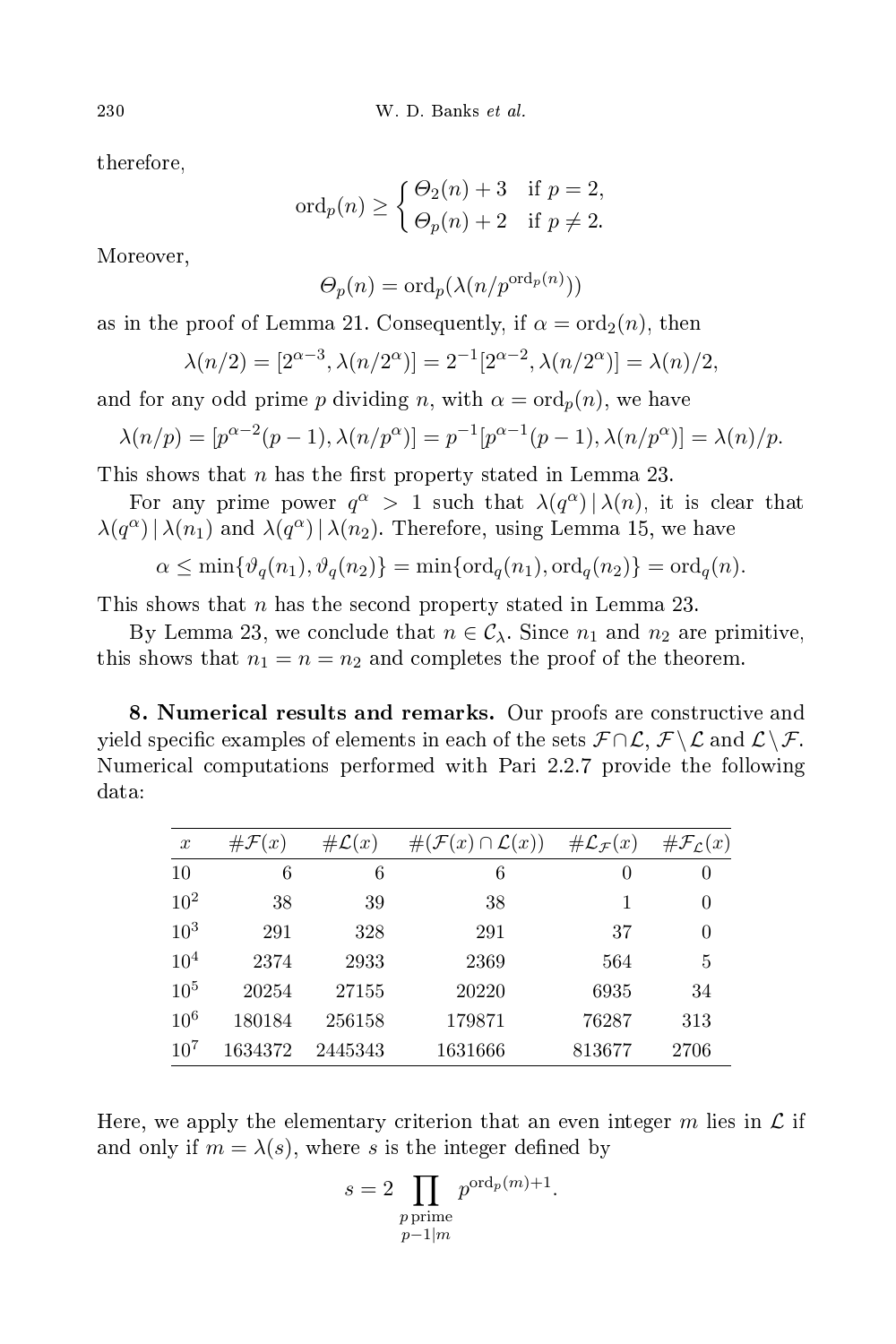We also use the fact that if  $n \leq 10^9$ , then  $\omega(n) \leq 9$ , where  $\omega(n)$  is the number of distinct prime divisors of  $n$ , and

$$
\varphi(n) = n \prod_{p|n} (1 - p^{-1}) \ge n \prod_{p \le 23} (1 - p^{-1}).
$$

Thus,  $m \in \mathcal{F}(10^9)$  if and only if  $m = \varphi(r)$  for some  $r \leq 6.113m$ . We remark that it has been recently shown in [8] that the problem of deciding whether a given integer m lies in  $\mathcal F$  is NP-complete.

The thirty smallest integers in  $\mathcal{L} \setminus \mathcal{F}$  are the following:

• 90, 174, 230, 234, 246, 290, 308, 318, 364, 390, 410, 414, 450, 510, 516, 530, 534, 572, 594, 638, 644, 666, 678, 680, 702, 714, 728, 740, 770, 804.

For instance, taking  $p = 11$  and  $q = 19$  in the proof of Theorem 2, we see that  $\lambda(11 \cdot 19) = \lambda(209) = 90$  does not lie in the set F. On the other hand, not all elements of  $\mathcal{L} \setminus \mathcal{F}$  are captured by the methods of Theorem 2, the smallest example being  $\lambda(23 \cdot 29) = \lambda(667) = 308$ ; this suggests that the lower bound of that theorem is probably not tight.

The twenty smallest integers in  $\mathcal{F} \setminus \mathcal{L}$  are the following:

• 1936, 3872, 6348, 7744, 9196, 15004, 15488, 18392, 20812, 21160, 22264, 30008, 35332, 36784, 38416, 41624, 42320, 44528, 51304, 58564.

For example, taking  $q = 11$  and  $p = 89$  in our proof of Theorem 3, we see that

$$
\varphi((2 \cdot 11 + 1) \cdot 89) = \varphi(2047) = 1936
$$

cannot lie in the set  $\mathcal{L}$ .

As mentioned earlier, it can be quite difficult in practice to determine numerically whether a given integer lies in  $\mathcal{F} \setminus \mathcal{L}$ , in  $\mathcal{L} \setminus \mathcal{F}$ , or in  $\mathcal{F} \cap \mathcal{L}$ , since for certain integers  $m \in \mathcal{L}$ , the preimages  $n \in \lambda^{-1}(m)$  are all quite large relative to  $m$ . For example, if

$$
m = 2^{171} \cdot 1021 \cdot 5419 \cdot 5483,
$$

the only odd primes q for which  $q-1 \mid m$  are the Fermat primes 3, 5, 17, 257, 65537, and the following three primes:

$$
2^{112} \cdot 1021 + 1
$$
,  $2^{137} \cdot 5483 + 1$ ,  $2^{170} \cdot 5419 + 1$ .

Hence, if  $\lambda(n) = m$ , it follows that

$$
n \ge 2^{173} (2^{112} \cdot 1021 + 1)(2^{137} \cdot 5483 + 1)(2^{170} \cdot 5419 + 1) > m^{3.045}.
$$

In light of this example (and many others), one is naturally led to consider the function

$$
\mathcal{L}(m) = \min\{n : \lambda(n) = m\}, \quad m \in \mathcal{L},
$$

which has not been previously studied in the literature. It would be interest-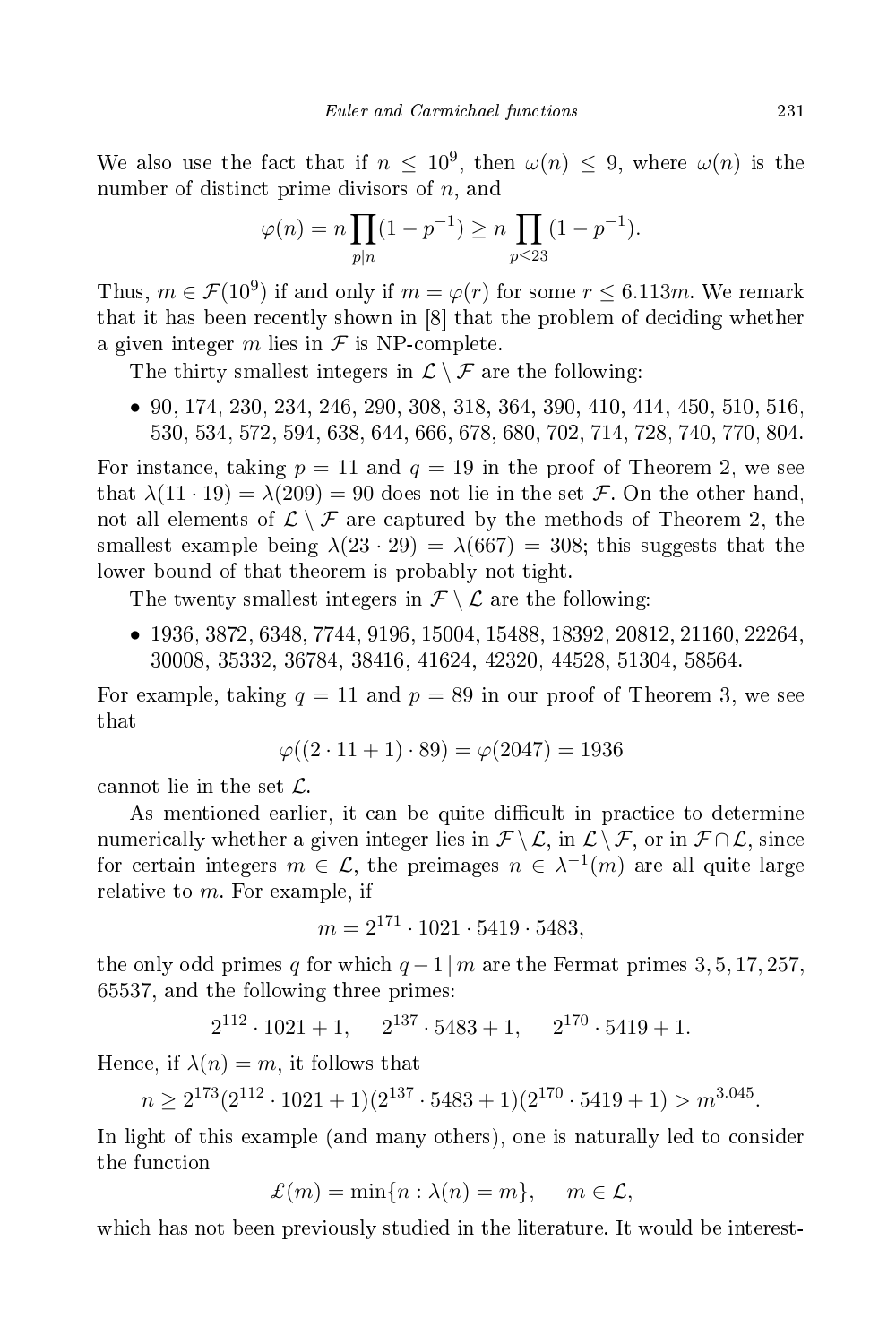ing to know more about the arithmetic properties of  $\mathcal{L}(m)$ ; in particular, the determination of the maximal order of  $\mathcal{L}(m)$  seems particularly challenging.

It is certainly expected that one can take any  $\beta > 0$  in the proof of Theorem 4, whi
h would imply

$$
\ell(n) \ge \exp((\log_2 x)^A)
$$

for any  $A > 0$  and x sufficiently large relative to A, and

$$
\#\mathcal{C}_{\lambda}(x) \leq x \exp(-(\log_2 x)^{1+o(1)}).
$$

We remark that the proof of Theorem 5 can be modified slightly to establish the perhaps more natural bound

$$
\#\mathcal{B}_{\varphi}^*(x) \leq x^{2/3+o(1)},
$$

where  $\mathcal{B}_{\varphi}^*$  is the set of integers  $m \in \mathcal{B}_{\varphi}$  such that  $d \notin \mathcal{B}_{\varphi}$  for every proper divisor d of m. In particular, even if  $\mathcal{B}_{\varphi} \neq \emptyset$ , it is true that

$$
\lim_{x \to \infty} \frac{\# \mathcal{B}_{\varphi}^*(x)}{\# \mathcal{B}_{\varphi}(x)} = 0.
$$

In particular, almost all counterexamples to the Carmichael conjecture have many proper divisors whi
h are also ounterexamples.

Let  $n_0$  be an arbitrary element of  $\mathcal{C}_{\lambda}$ , assuming that  $\mathcal{C}_{\lambda} \neq \emptyset$ . As  $\lambda(1) =$  $\lambda(2)$  and  $\lambda(4) = \lambda(8)$ , it follows that  $2^4 | n_0$ . Then  $3^2 | n_0$ , since  $\lambda(n_0) =$  $\lambda(3n_0)$  if  $3\nmid n_0$ , and  $\lambda(n_0/3) = \lambda(n_0)$  if  $3 \mid n_0$ . By similar arguments, one shows that  $n_0$  is a multiple of  $2^4 3^2 5^2 7^2 11^2 13^2$ . Putting aside 17 for the moment, we can argue that  $19 | n_0$  as follows. If  $3^2 || n_0$ , then

$$
\lambda(n_0) = [\lambda(n_0/3^2), \lambda(3^2)] = \lambda(n_0/3^2)
$$

since  $\lambda(3^2) | \lambda(7^2)$ ; this contradiction shows that  $3^3 | n_0$  and now it is an easy matter to conclude that  $19^2 | n_0$ , which then further implies that  $3^4 | n_0$ . To show that  $17^2 | n_0$ , we first use the fact that  $13^2 | n_0$  to conclude that  $2^5 | n_0$ , "bumping up" the power of 2 as we did above for the prime 3. Then  $41^2 | n_0$ follows, and we can conclude that  $2^6 | n_0$ , and finally  $17^2 | n_0$ . Continuing in this manner, we verified by computer that  $n_0$  is divisible by the square of every prime number  $p \leq 30000$ . It would be interesting to see more extensive numerical results in this direction. Certainly, it should be possible to numerically establish lower bounds of the strength  $m_0 \geq 10^{10000000000}$  for the elements  $m_0$  of  $\mathcal{B}_{\lambda}$ , as has been done for the set  $\mathcal{B}_{\varphi}$  in the paper [15] of Ford.

## Referen
es

- [1] R. C. Baker and G. Harman, *Shifted primes without large prime factors*, Acta Arith. 83 (1998), 331-361.
- [2] W. D. Banks, K. Ford, F. Luca, F. Pappalardi and I. E. Shparlinski, Values of the Euler function in various sequences, Monatsh. Math.  $146$  (2005), 1-19.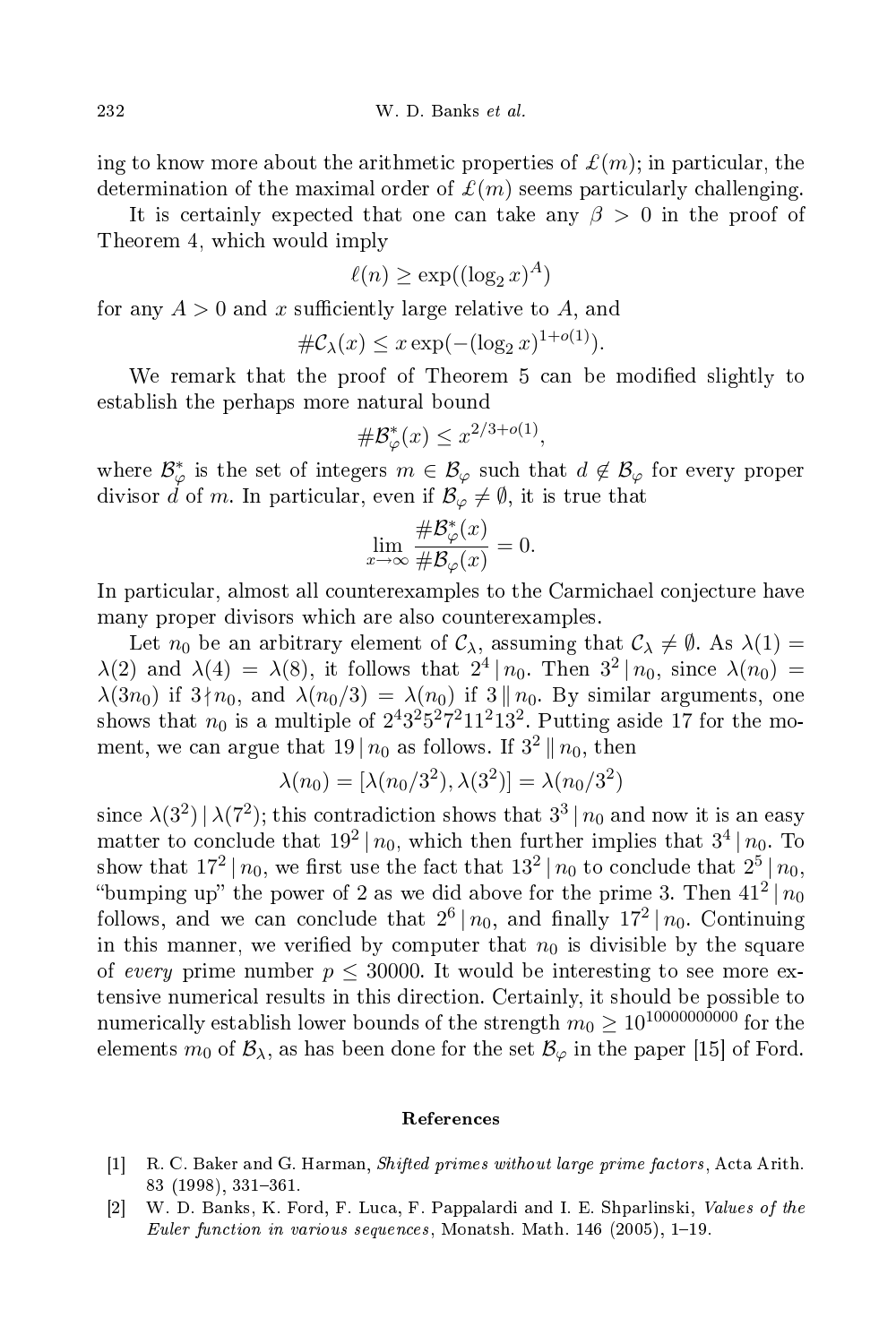- [3] W. D. Banks, J. B. Friedlander, C. Pomerance and I. E. Shparlinski, *Multiplicative* structure of values of the Euler function, in: High Primes and Misdemeanours: Lectures in Honour of the 60th Birthday of Hugh Cowie Williams, Fields Inst. Commun. 41, Amer. Math. Soc., Providence, RI, 2004, 29-47.
- [4] W. D. Banks and F. Luca, *Roughly squarefree values of the Euler and Carmichael* functions, Acta Arith. 120 (2005), 211-230.
- [5] W. D. Banks, F. Luca, F. Saidak and I. E. Shparlinski, Values of arithmetical functions equal to a sum of two squares,  $Q$ . J. Math. 56 (2005), 123-139.
- [6] W. D. Banks, F. Luca and I. E. Shparlinski, Arithmetic properties of  $\varphi(n)/\lambda(n)$ and the structure of the multiplicative group modulo n, Comment. Math. Helv. 81  $(2006), 1-22.$
- $\lceil 7 \rceil$ N. L. Bassily, I. Kátai and M. Wiismuller, On the prime power divisors of the iterates  $\begin{array}{ccc} \text{1} & \text{1} & \text{1} & \text{1} & \text{1} & \text{1} & \text{1} & \text{1} & \text{1} & \text{1} & \text{1} & \text{1} & \text{1} & \text{1} & \text{1} & \text{1} & \text{1} & \text{1} & \text{1} & \text{1} & \text{1} & \text{1} & \text{1} & \text{1} & \text{1} & \text{1} & \text{1} & \text{1} & \text{1} & \text{1} & \text{1} & \text{1} & \text{1} & \text{1} & \text{1} & \text{$ of the Euler- $\varphi$  function, Publ. Math. Debrecen 55 (1999), 17-32.
- [8] S. Contini, E. Croot and I. E. Shparlinski, *Complexity of inverting the Euler func* $tion, Math. Comp. 75 (2006), 983–996.$
- [9] H. Davenport, *Multiplicative Number Theory*, 2nd ed., Springer, New York, 1980.
- [10] J. M. De Koninck, F. Luca and A. Sankaranarayanan, Positive integers n whose Euler function is a power of the kernel function, Rocky Mountain J. Math., to appear.
- [11] T. Dence and C. Pomerance, Euler's function in residue classes, Ramanujan J. 2  $(1998), 7-20.$
- [12] P. Erdős, A. Granville, C. Pomerance and C. Spiro, On the normal behavior of the iterates of some arithmetic functions, in: Analytic Number Theory, Progr. Math. 85, Birkhäuser, Boston, 1990, 165-204.
- [13] P. Erdős and C. Pomerance, On the normal number of prime factors of  $\varphi(n)$ , Rocky Mountain J. Math. 15 (1985), 343-352.
- [14] P. Erdős, C. Pomerance and E. Schmutz, *Carmichael's lambda function*, Acta Arith. 58 (1991), 363-385.
- [15] K. Ford, The distribution of totients, Ramanujan J. 2 (1998),  $67-151$ .
- [16]  $\ldots$ , The number of solutions of  $\varphi(x) = m$ , Ann. of Math. 150 (1999), 283-311.
- [17] K. Ford, S. Konyagin and C. Pomerance, Residue classes free of values of Euler's function, in: Number Theory in Progress, de Gruyter, Berlin, 1999, 805-812.
- [18] J. B. Friedlander, C. Pomerance and I. E. Shparlinski, *Period of the power generator* and small values of Carmichael's function, Math. Comp. 70 (2001), 1591-1605.
- [19] H. Halberstam and H.-E. Richert, Sieve Methods, Academic Press, London, 1974.
- [20] F. Luca and C. Pomerance, On some problems of  $Mqkowski-Schinzel$  and  $Erd\delta s$ concerning the arithmetical functions  $\varphi$  and  $\sigma$ , Colloq. Math. 92 (2002), 111–130.
- [21] H. Maier and C. Pomerance, On the number of distinct values of Euler's  $\phi$ -function. Acta Arith. 49 (1988), 263-275.
- [22] C. Pomerance, *Popular values of Euler's function*, Mathematika 27 (1980), 84–89.
- $[23] \quad$ —, Two methods in elementary analytic number theory, in: Number Theory and Applications, R. A. Mollin (ed.), NATO Adv. Sci. Inst. Ser. C Math. Phys. Sci. 265, Kluwer, Dordrecht, 1989, 135-161.
- [24] P. J. Stephens, An average result for Artin's conjecture, Mathematika 16 (1969), 178-188.